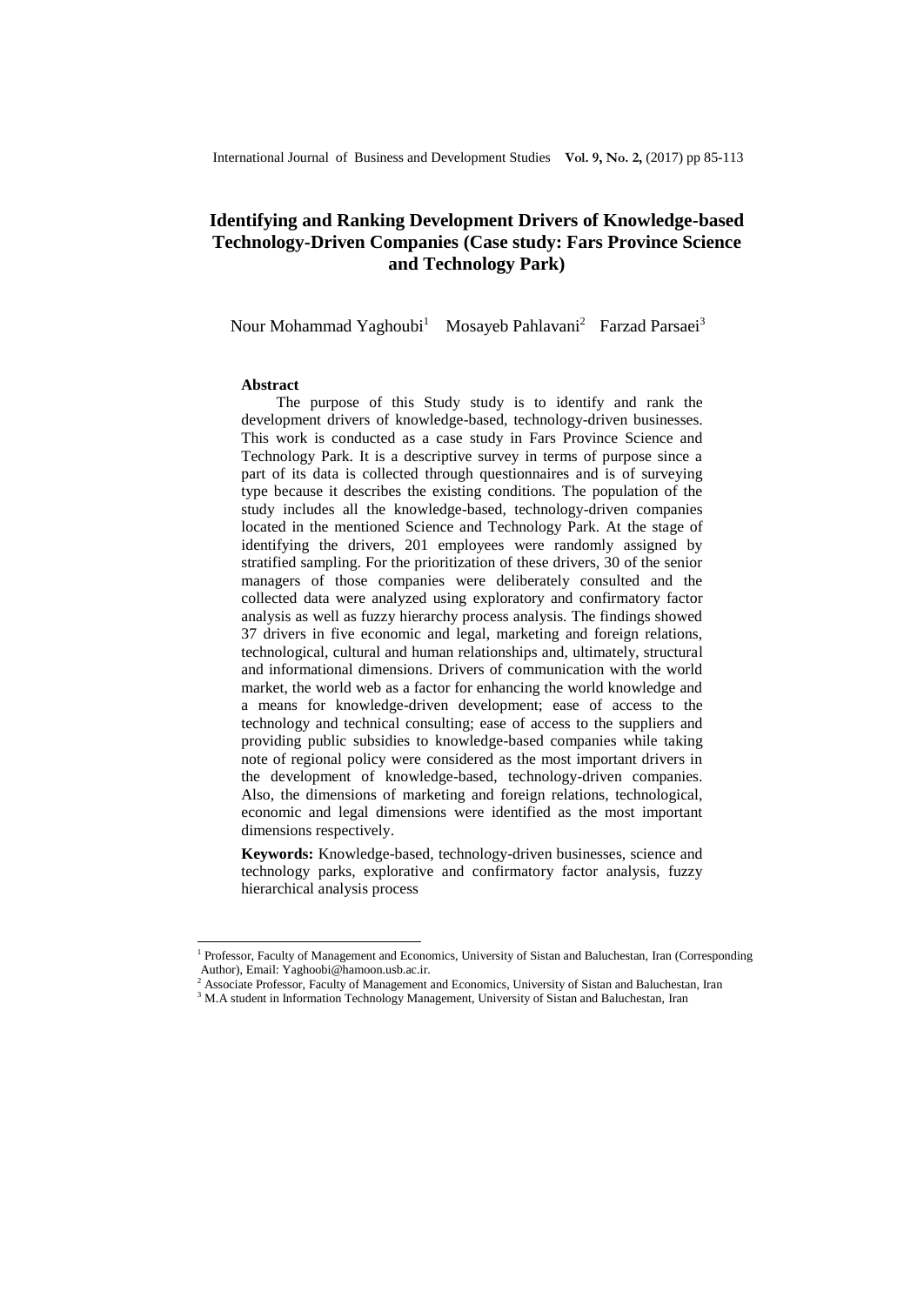## **1. Introduction**

Complex and rapid developments in recent decades and acceleration in the process of globalization have led to a situation, in which different communities increasingly try to prepare themselves for embracing development (Rao, 1979). During the recent 50 years, developing economies have undergone a type of change so that knowledge has been at the top of those developments (Rahman Seresht and Simar Asl, 2009). In the knowledge-driven economy, knowledge is the main capital of knowledge-based businesses and, generally, the main capital for the communities (Samadi et al., 2008). Such knowledge could have a technological origin or the other way round (Mahdavi et al, 2011) and a significant portion of the value added of economic activities is gained through activities based on knowledge (Ansari and Soltanzadeh, 2012).

The knowledge-based economy is an economy in which production, distribution and use of knowledge are the main sources for development and wealth-making. Such economy is the dominant form among the economies in the  $21<sup>st</sup>$  century for designing the policy-making systems, in which the governments play an important and strategic role. The required technical, social and cultural backgrounds for the production, application and promotion of knowledge and shaping of innovation waves in the community for participation in the knowledge-driven economy are the instructions which must be considered by the  $21<sup>st</sup>$  century's policy makers (Monavarian and Askari, 2004). In the knowledge-driven economy which is associated with intense and cruel world competition, reduction in resources and increase in restrictions, one could no longer satisfy him/herself with having financial resources and tangible assets. Here, as claimed by the authorities, for easing those restrictions, the miracles coming out of knowledge-based businesses should be expected, which could create new competitive advantages via their ideas (Mahmoodi Sefidgar and Nasiri, 2013). Now, it is necessary to have a short review of the "What"ness of knowledge-based businesses (Akbarzadeh and Shafizadeh, 2012). There is no agreed-upon definition for knowledgebased industries or businesses although it seems that there is an agreement on the fact that knowledge-based businesses possess a high proportion of intangible assets and are extremely dependent on innovation as a competitive source. Though there is little in the definition of knowledgebased business, according to Morgan and Mc Carthy, most banks and public organizations have agreed that knowledge-based businesses have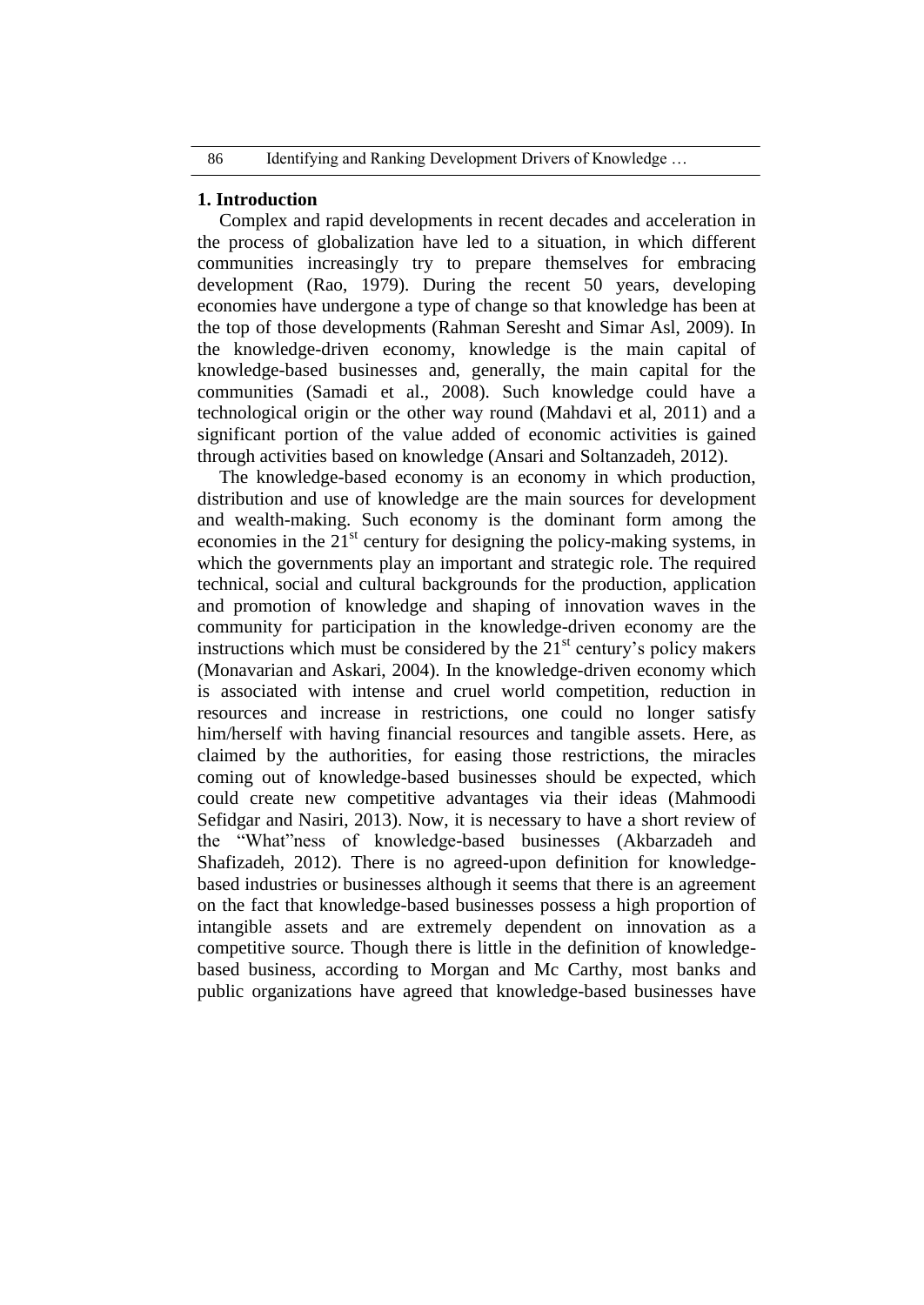some of the following features in common: high skill, higher education, labor, high level of research and development, high tendency to exporting, high proportion of intangible assets, products and services with a short life curve and high gross profit margin. In addition, it is likely that knowledgebased businesses use more of advanced technologies or innovative processes in their products, services or processes (Gorman and Mccarthy, 2006).

In knowledge-based businesses, one should attempt to explain and model knowledge production (research and development of new knowledge), enrich the knowledge (education, training and development of the manpower) and transfer knowledge (publication and promotion of knowledge and innovation). In such a business, knowledge is divided into different types based on the type of knowledge and those who learn them (Hamidizadeh, 2008). In fact, a knowledge-based business is based on publication, promotion and use of information, science, wisdom and knowledge as well as their creation (Alibino et al., 2014) and the purpose of establishing such a business is to assist in the enhancement of knowledge and wealth, development of knowledge-driven economy, extension of inventions and innovations and their application for commercializing and operationalizing the findings of research and development of inventions (Ghazinoori and Azadeganmehr, 2008).

Knowledge-based companies are the firms that employ university graduates and specialists who constitute their main body and the main factor of creating income in them is knowledge rather than natural resources, capital or unskilled labor. Today, knowledge-based companies have paved the way for the attraction and enhancement of entrepreneurship talents (Salajegheh and Kazemi, 2014). According to the bill on the protection of Iranian knowledge-based companies, one could divide them into 3 categories: 1) Technology units affiliated to Science and Technology Centers and Parks or incubators; 2) Businesses approved by High Council of Science, Research and Technology; 3) businesses belonging to universities or university knowledge-based companies (Safaei Ghadiklaei et al., 2013).

On the other hand, knowledge-based, technology-driven companies play an important role in national and international economies. That is due to the activity of technology in modern sectors and the ability in innovation and rapid commercialization. These companies work in a more complex environment, in which there is also a need for enjoying more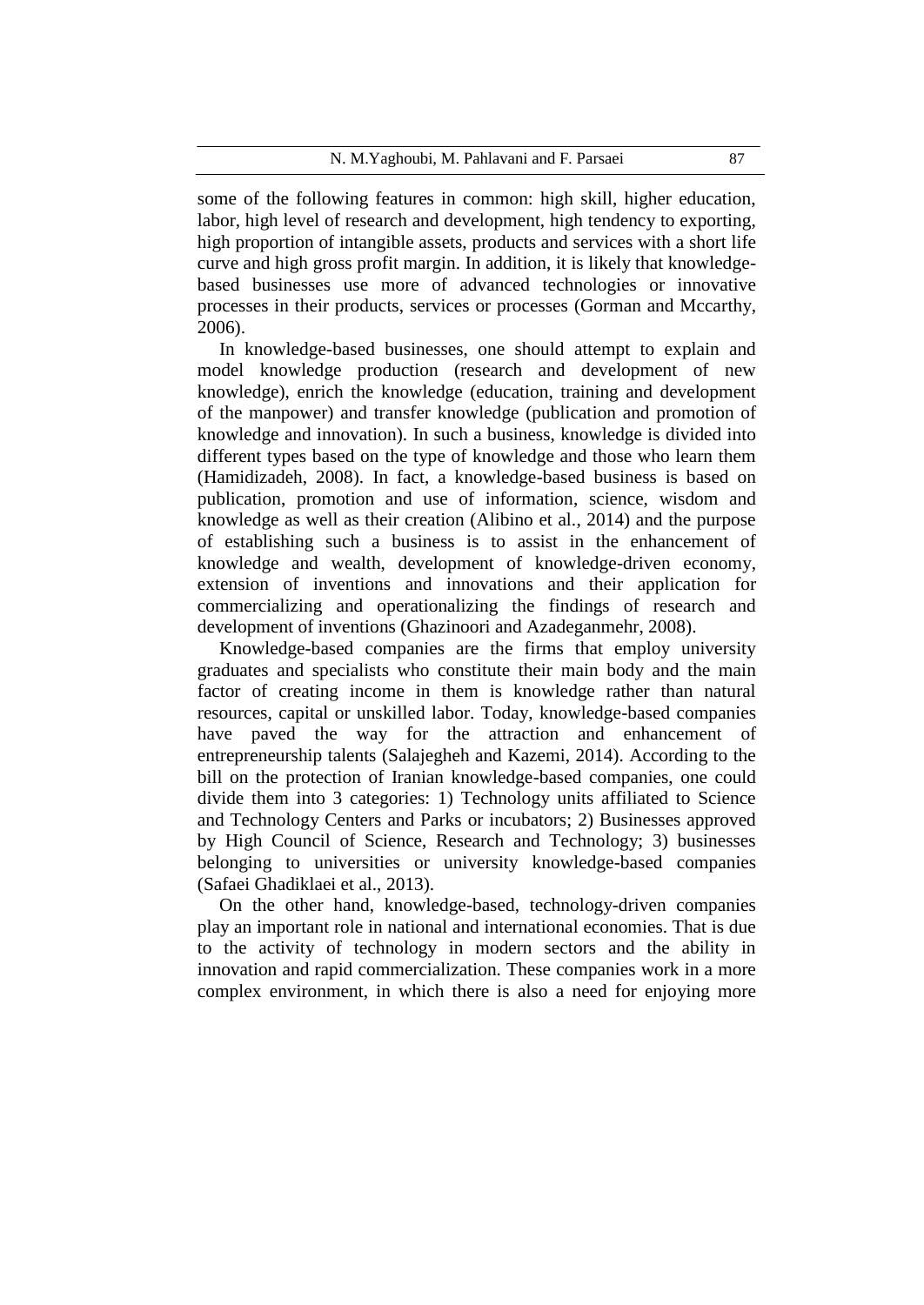complex marketing measures. Thy operate in a more complex environment that requires the use of more sophisticated marketing efforts; however, due to their limited ability to market and identify customers' needs (Rezvani et al., 2011), most of the investments in these companies are wasted because their products and services rarely attract customers.

The importance of these companies is because, in addition to their advantages such as being small- and medium-sized, they are also becoming increasingly important because of the activity in the field of modern technology.

### **2. Literature Review**

## **2.1. Knowledge-based, technology-driven businesses**

One of the basic concepts concerning knowledge-based companies is the technology-driven companies that have been widely studied on theoretical foundations. Different concepts used in the literature lead to increased ambiguity and confusion. In other words, it is difficult to know what the authors mean while analyzing the results of different studies.

Also, in some cases, it is challenging to make a comparison between them since a multitude of statements has been used to refer to the concept of technology-driven companies (Storey & Tether, 1998). Therefore, it is necessary to provide a precise definition for technology-driven companies in the framework of this study and to state what features are associated with this particular group of companies. One of the first definitions found in the literature on technology-driven companies is Cooper's definition: "A company that focuses on research and development or its major emphasis is on exploiting new technical knowledge." On the theoretical foundations, the concept of technology-driven companies uses widespread definitions, as well as limited definitions. One of the widespread definitions of application is that all the new companies operating in high-tech sectors can be considered as technology-based companies (Butchart, 1987).

Accordingly, high-tech sectors, which is more than other sectors, comprise all the sectors where the average cost of investing in research and development, such as cost of using scientists, professional engineers, etc., is high (Butchart, 1987). In Table 1, some of the most important definitions presented by various authors are expressed.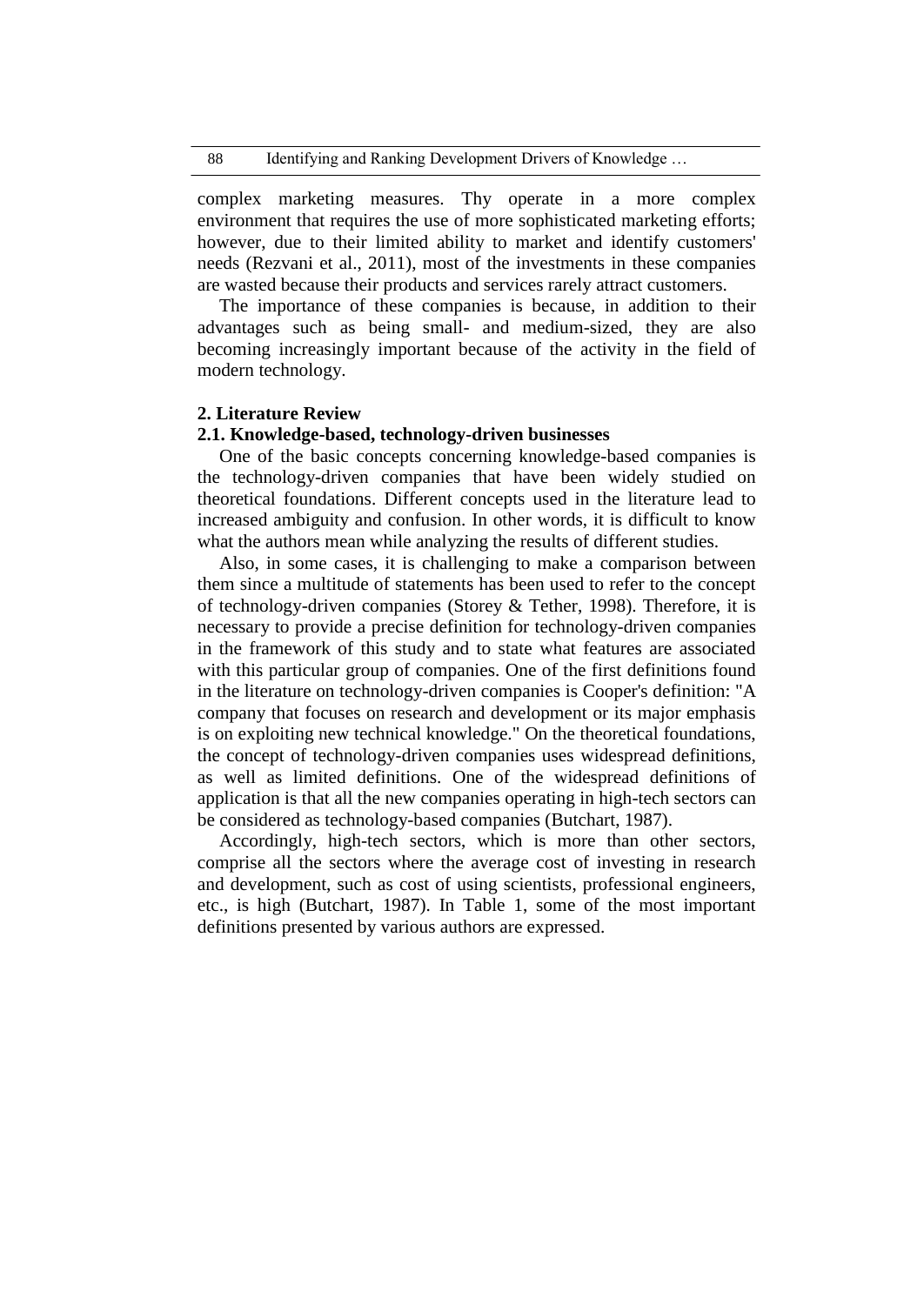|                                     | Table (1)- Definitions of technology-driven companies                                                                                                                                                                                                                                            |                                                                                                                                                |
|-------------------------------------|--------------------------------------------------------------------------------------------------------------------------------------------------------------------------------------------------------------------------------------------------------------------------------------------------|------------------------------------------------------------------------------------------------------------------------------------------------|
| <b>Studies</b>                      | Definitions                                                                                                                                                                                                                                                                                      | <b>Key Concepts</b>                                                                                                                            |
| Cooper (1971)                       | A company that focuses on the research,<br>development and utilization of new<br>technical know-how                                                                                                                                                                                              | *Focus on research and development<br>*Emphasis on the exploitation of new<br>technical know-how                                               |
| Little (1977)                       | An independent business that has not lived<br>for more than 25 years and is based on<br>inventions or technological innovations                                                                                                                                                                  | *Independent business<br>*Referring to the company's age (25 years)<br>*Established on the basis of inventions or<br>technological innovations |
| Bollinger et al.<br>(1983)          | New and independent companies that are<br>associated with a small group of founders<br>and have a great incentive to discover<br>innovative technological ideas                                                                                                                                  | *New and independent companies<br>*Discovering<br>innovative technological<br>ideas                                                            |
| Butchart (1987)                     | Small and medium-sized enterprises active<br>in high-tech sectors                                                                                                                                                                                                                                | *Small and medium-sized businesses<br>*Activities in high-tech sectors                                                                         |
| Shearman &<br><b>Burrell</b> (1988) | New independent companies developed in<br>the new industries                                                                                                                                                                                                                                     | *Independent companies<br>*Developed in the new industries                                                                                     |
| Storey & Tether<br>(1998)           | All new companies operating in high-tech<br>sectors                                                                                                                                                                                                                                              | *Focus on the scope of the company (high-<br>tech)                                                                                             |
| Rickne &<br>Jacobsson<br>(1999)     | whose<br>Companies<br>strength<br>and<br>competitive advantage are from their<br>knowledge and skills of employees in the<br>natural sciences, engineering or medicine<br>employees<br>transfer<br>their<br>and<br>those<br>knowledge to the products and services<br>they provide to the market | *Focus on the scientific and professional<br>background of the staff                                                                           |
| Fontes $&$<br>Coombs (2001)         | New, young and independent companies<br>involved in the development and use of<br>new technologies                                                                                                                                                                                               | *Companies being new<br>*Developing new technologies                                                                                           |
| Chamanski &<br>Waag (2001)          | Companies that provide and develop the<br>knowledge and technology focused on<br>products and services                                                                                                                                                                                           | *New companies                                                                                                                                 |
| Maine et al.<br>(2010)              | Young and small companies operating in<br>research and development                                                                                                                                                                                                                               | *Companies being new and small<br>*Focus on research and development                                                                           |

**Table (1)- Definitions of technology-driven companies**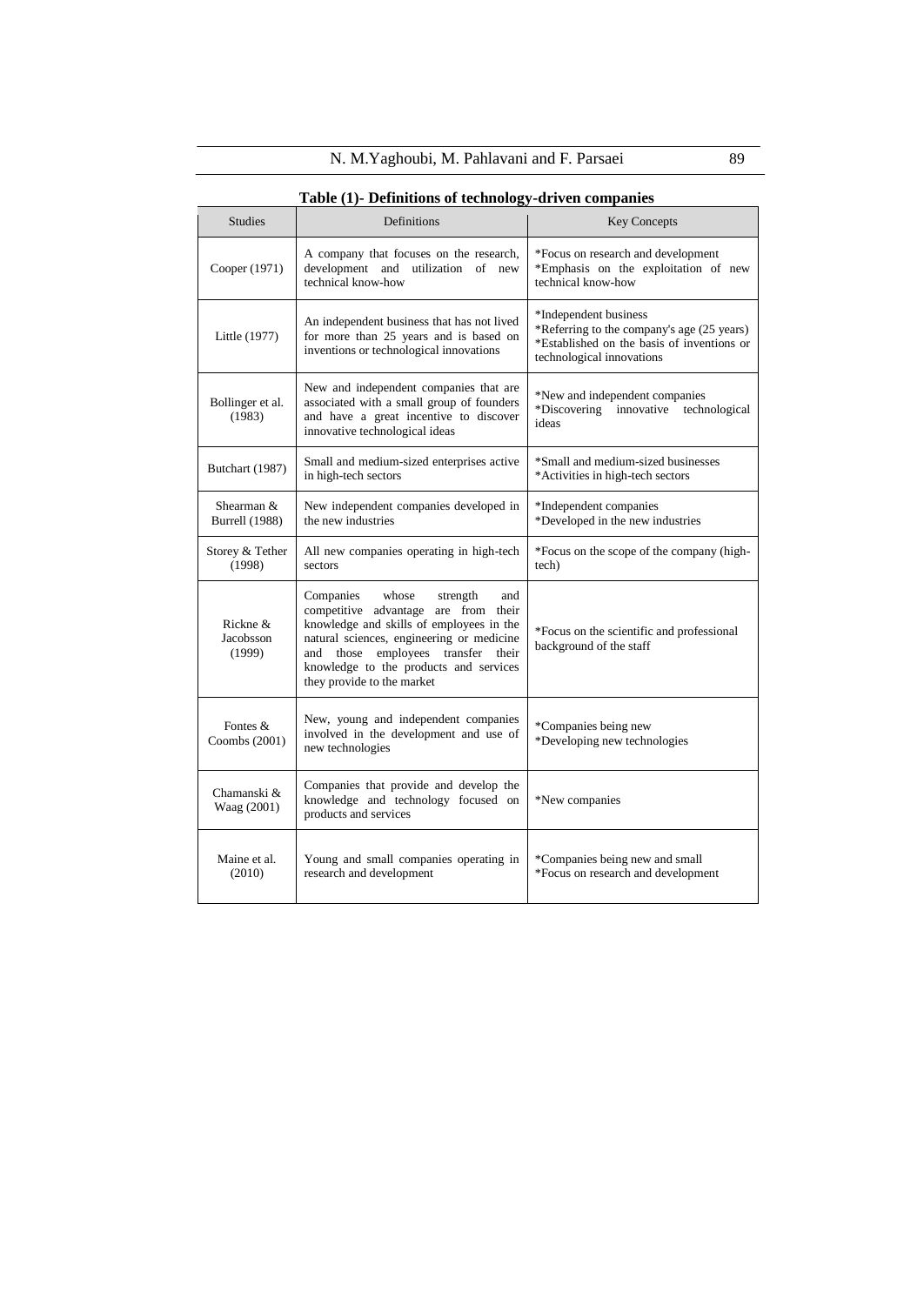Technology-driven companies are often defined as small and medium enterprises or companies set up by a small group (Maine et al., 2010). Although there is little agreement on the definition of knowledge-based, technology-driven businesses, most banks and government agencies have agreed that knowledge-based, technology-driven businesses have some, but not all, of the following characteristics:

- $-High skill$
- Workforce with higher education
- High level of research and development
- High tendency to exporting
- High percentage of intangible assets and products
- Services with short life expectancy and gross margins

In addition, knowledge-based businesses may use more of the advanced technology or innovative processes in their products, services or processes (Gorman & McCarthy, 2006). In general, in this study, the knowledgebased, technology- driven enterprise is meant to be small and mediumsized enterprises whose main focus is on high technology.

By reviewing the research background, a comprehensive set of development drivers of knowledge-based, technology-driven business was found, as described in Table 2.

| $\mathbf{R}$   | dDiver                                                                                                                                | <b>Reference</b>                                                                                                                            |
|----------------|---------------------------------------------------------------------------------------------------------------------------------------|---------------------------------------------------------------------------------------------------------------------------------------------|
| 1              | of<br>Legislation and proper enforcement<br>insurance and tax laws and customs as well as<br>export laws of knowledge-based companies | Siegel et al. (2007); Lofstrom et al. (2014);<br>jalalpour et al. $(2016)$ ; Karpak & Topcu $(2010)$ ;<br>Tari, Moradi & Ebrahimpour (2015) |
| 2              | Funds, including venture investors, investment<br>funds, foreign investment and government<br>budgets                                 | Almus & Nerlinger (1999); Zhang (2009)                                                                                                      |
| $\overline{3}$ | Educated, skilled, creative and innovative<br>workforce                                                                               | Tari, Moradi & Ebrahimpour (2015) ; Azar,<br>Sadeghi & Kordnaaeij (2012))                                                                   |
| $\overline{4}$ | The World Wide Web as a collaborative<br>component of global knowledge<br>and<br>knowledge-based development tools                    | Tari, Moradi & Ebrahimpour (2015))                                                                                                          |
| 5              | Economic conditions, including inflation rate,<br>economic growth rate, emphasis on resilient<br>economy and sanctions                | Tari, Moradi & Ebrahimpour (2015); Babakhaniani<br>(2013)                                                                                   |
| 6              | Existence and proper implementation of<br>intellectual property laws and support by the<br>state                                      | O'Shea et al. (2008); Siegel et al. (2007);<br>Stankiewicz (1994); Azar, Sadeghi & Kordnaeij<br>(2012)                                      |
| $\tau$         | Communication with the global market                                                                                                  | Azar, Sadeghi & Kordnaeij (2012)                                                                                                            |
| 8              | Proper transfer of international technologies<br>and enhancement of the quality of knowledge-<br>based products                       | Azar, Sadeghi & Kordnaeij (2012)                                                                                                            |
| 9              | International exchange of human resources                                                                                             | Azar, Sadeghi & Kordnaeij (2012)                                                                                                            |
| 10             | Ease of access to suppliers                                                                                                           | Azar, Sadeghi & Kordnaeij (2012)                                                                                                            |

**Table (2)- Drivers extracted from the research background**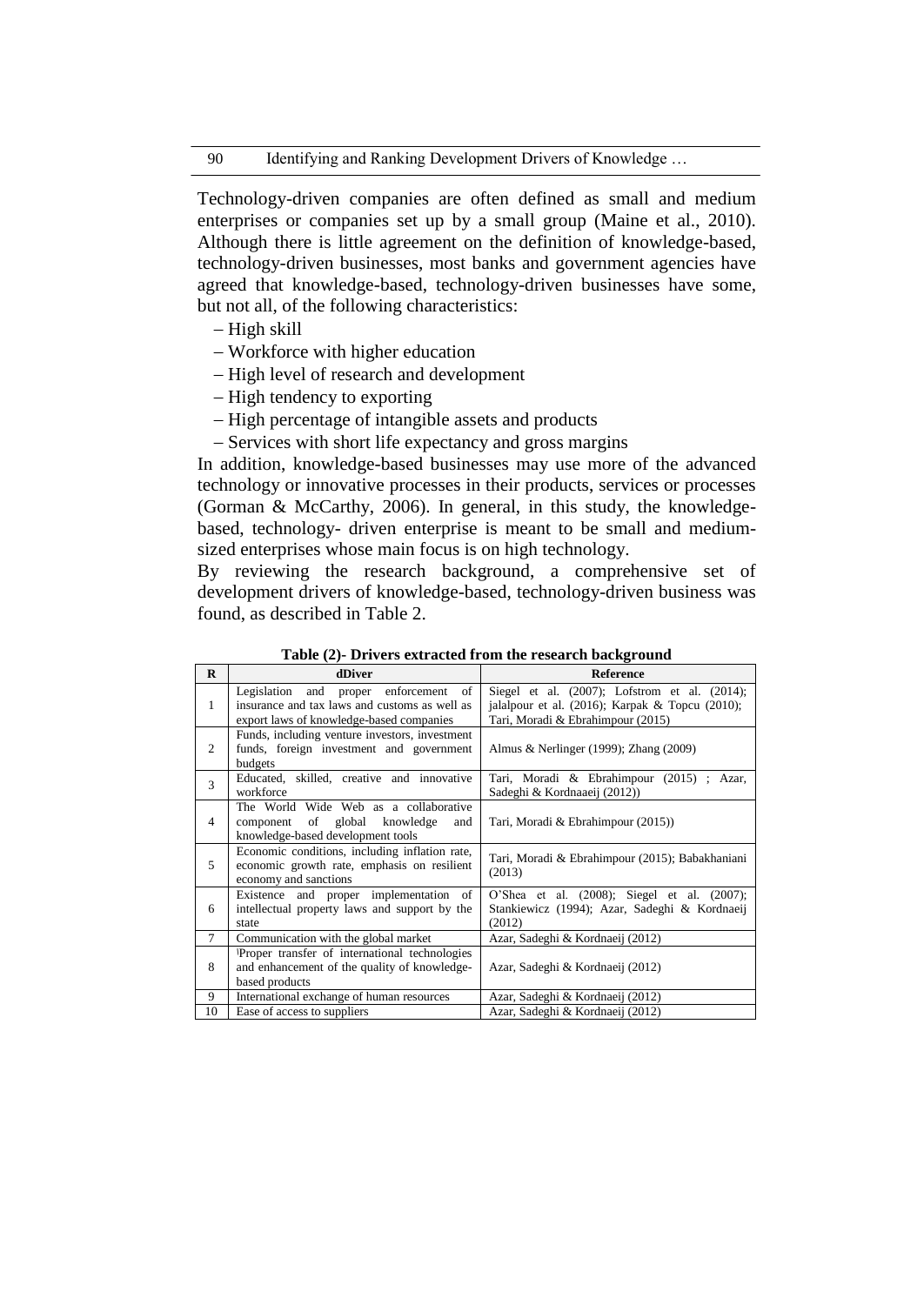| N. M. Yaghoubi, M. Pahlavani and F. Parsaei | 91 |
|---------------------------------------------|----|
|---------------------------------------------|----|

| $\bf{R}$ | dDiver                                                                                                                                                                                                                                                                | Reference                                                                                                               |
|----------|-----------------------------------------------------------------------------------------------------------------------------------------------------------------------------------------------------------------------------------------------------------------------|-------------------------------------------------------------------------------------------------------------------------|
| 11       | demand-creation<br>policies<br>Applying<br>to                                                                                                                                                                                                                         | Zhang (2009); Waarts et al. (2002); Siegel et al.                                                                       |
|          | knowledge-based products in domestic markets                                                                                                                                                                                                                          | (2007)                                                                                                                  |
| 12       | Providing facility to buyers of knowledge-<br>based products                                                                                                                                                                                                          | Siegel et al. (2007); Azar, Sadeghi & Kordnaeij<br>(2012); Nazarian & Haddadi; Moghaddam (2013)                         |
| 13       | Proximity of companies to the supply and<br>demand market for knowledge-based products                                                                                                                                                                                | Man & Chan (2002)                                                                                                       |
| 14       | Providing government subsidies to knowledge-<br>based companies with regard to regional policy                                                                                                                                                                        | Storey (2003); Ali Ahmadi & Ghazinouri (2008);<br>Amin Bidokhti & Zargar (2010)                                         |
| 15       | Having marketing skills by the founders of<br>knowledge-based<br>companies<br>and<br>their<br>constituent teams                                                                                                                                                       | Zahra et al. (2007); zhang et al. (2009);<br>Nazarian & Haddadi Moghaddam (2013); Azar,<br>Sadeghi and Kordnaeij (2012) |
| 16       | Having a business<br>plan<br>by<br>the<br>team<br>constituting the knowledge-based companies                                                                                                                                                                          | Vohora et al. (2004)                                                                                                    |
| 17       | Recruiting university instructors and full-time,<br>and even part-time ,academic entrepreneurs in<br>knowledge-based businesses                                                                                                                                       | Zhang (2009); Lockett et al. (2003)                                                                                     |
| 18       | Promoting in-person competencies in the<br>teams<br>that<br>make<br>up knowledge-based<br>companies                                                                                                                                                                   | Czarnitzki et al. (2014); Zahra et al. (2007)                                                                           |
| 19       | Existence of informal networks parallel to the<br>official networks, as appropriate information<br>flows                                                                                                                                                              | Donckels & Lambrecht (1995)                                                                                             |
| 20       | Creating diverse, transparent and less-complex<br>capital markets for financing the knowledge-<br>based companies                                                                                                                                                     | Stankiewicz (1994)                                                                                                      |
| 21       | Applying policies to increase the presence of<br>risk investment funds                                                                                                                                                                                                | Moore & Garnsey (1993)                                                                                                  |
| 22       | Applying policies and programs to create a<br>community environment for policymakers,<br>government officials, industry and business<br>executives, university instructors,<br>college<br>students and university graduates                                           | Grimaldi et al. (2011)                                                                                                  |
| 23       | Professional consultancy in organizations and<br>centers related to knowledge-based companies<br>and the existence of sufficient programs to<br>inform and familiarize companies with the<br>market and modern management and business<br>systems as much as possible | Donckels & Lambrecht (1995); Storey (2003)                                                                              |
| 24       | Presence of<br>specialized<br>committees<br>for<br>evaluating raw materials and products of the<br>company                                                                                                                                                            | Czarnitzki et al. (2014); Zahra et al. (2007)                                                                           |
| 25       | Presence<br>of<br>flexible<br>and<br>dynamic<br>a<br>organizational<br>structure<br>tailored<br>to<br>the<br>development of the relevant technology                                                                                                                   | Tari, Moradi & Ebrahimpour (2015)                                                                                       |
| 26       | Teaching soft and psychological skills (topics<br>such as stress, self-esteem, leadership and<br>conflict management)                                                                                                                                                 | Zahra et al. (2007); zhang et al. (2009)                                                                                |
| 27       | The technology being immutable by other<br>companies                                                                                                                                                                                                                  | Azar, Sadeghi & Kordnanij (2012)                                                                                        |
| 28       | Pricing the products based on the value<br>expected by the customer                                                                                                                                                                                                   | Donckels & Lambrecht (1995); Storey (2003)                                                                              |
| 29       | The interaction between knowledge-based,<br>technology-driven companies and interacting<br>with other science and technology parks                                                                                                                                    | Rashidinejad & Sharifzadeh Kermani (2006)                                                                               |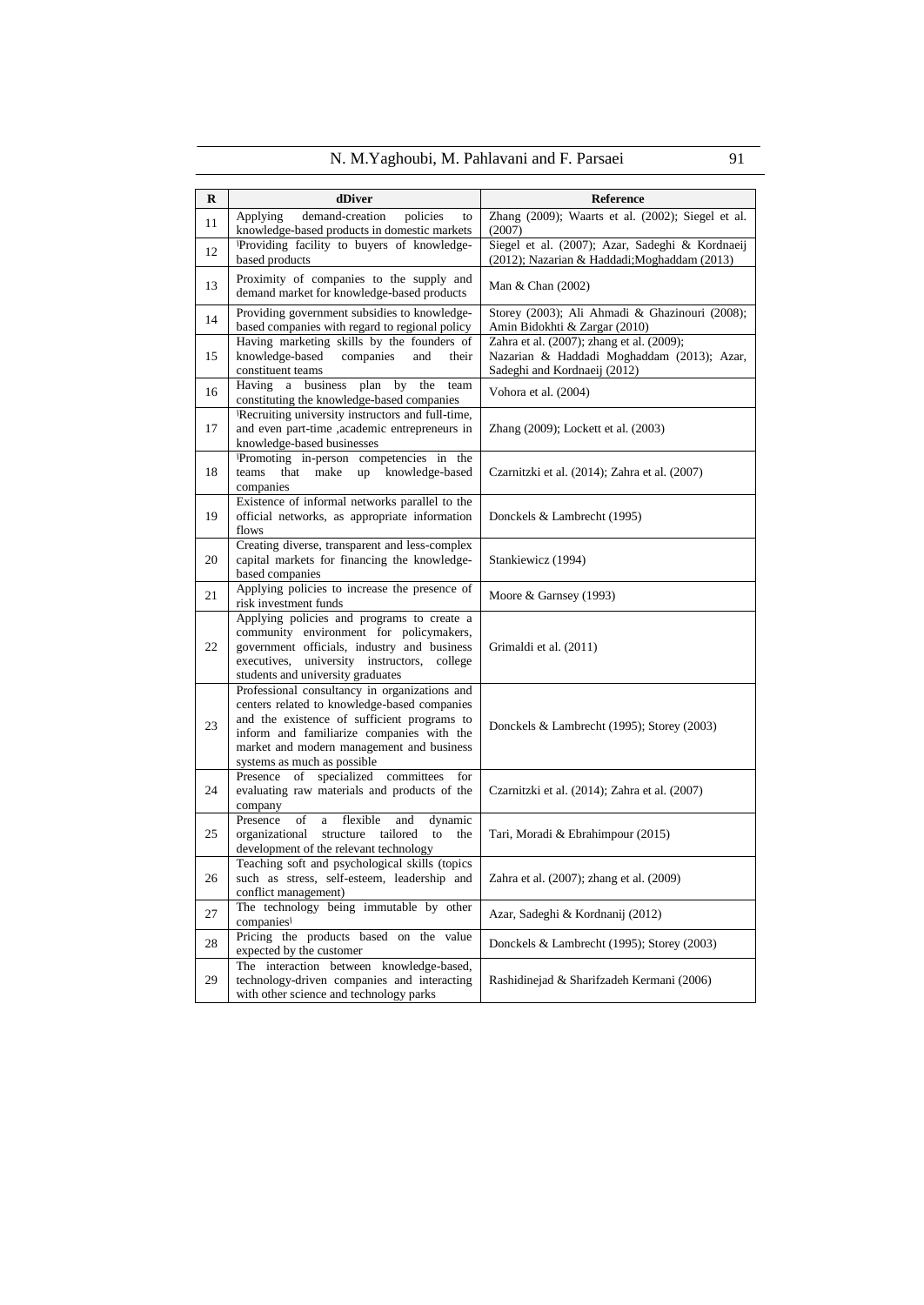92 Identifying and Ranking Development Drivers of Knowledge ...

| $\bf{R}$ | dDiver                                                                                            | <b>Reference</b>                                                                                                                            |  |  |  |
|----------|---------------------------------------------------------------------------------------------------|---------------------------------------------------------------------------------------------------------------------------------------------|--|--|--|
| 30       | Facilitating access to technology and technical<br>advice                                         | Ghazinouri & Azadegan Mehr (2008)                                                                                                           |  |  |  |
| 31       | Quantitative<br>development<br>quality<br>and<br>improvement of marketing services                | Ghazinouri & Azadegan Mehr (2008)                                                                                                           |  |  |  |
| 32       | Reengineering of advanced foreign technology                                                      | Azar, Sadeghi & Kordnanij (2012)                                                                                                            |  |  |  |
| 33       | Access to distribution channels and ability to<br>timely deliver product or service to the market | Azar, Sadeghi & Kordnanij (2012)                                                                                                            |  |  |  |
| 34       | Supportive culture stimulating innovation                                                         | Nazariyan & Haddadi Moghaddam<br>$(2013)$ ;<br>Hafezian & colleagues (2014); Asadpour & Kargar<br>(2015); Tari, Moradi & Ebrahimpour (2015) |  |  |  |
| 35       | Increased risk-taking power of individuals                                                        | Nazaryan & Haddadi Moghaddam (2013)                                                                                                         |  |  |  |
| 36       | Increasing rate of residence in centers related<br>to knowledge-based companies                   | Ghazinouri & Azadegan Mehr (2008)                                                                                                           |  |  |  |
| 37       | Space and location suitable for<br>loading<br>equipment                                           | Jalalpur et al. (2016)                                                                                                                      |  |  |  |

# **3. Research methodology**

This research was a descriptive survey in term of purpose. it was considered a survey due to the fact that a part of the research data was collected through a questionnaire and it was descriptive for its description of the circumstances. In essence, this research was applied and had a quantitative approach. The statistical population of this research was all the knowledge-based, technology-driven companies located in Fars Science and Technology Park. In order to evaluate the extracted drivers (identification and modeling), stratified random sampling method was used. Stratified random sampling, as its name implies, requires categorization and, then, random selection of subjects from each class. In stratified random sampling, the statistical community is first divided into incompatible groups that are relevant, fit and significant in the research context (Hafeznia, 2015). Since the population studied in this study was composed of different groups, the stratified sampling method was used; to divide the sample size among the classes of population according to the size of each, a class of suitable assignment was used and random selection was made for the selection of sample individuals. The total number of knowledge-based, technology-driven companies in Fars Science and Technology Park was 32 companies operating in four areas, as shown in Table 3. The total number of employees was 424, which was equal to Morgan's table; the sample size was 201, which was calculated as the statistical sample in terms of the number of employees in each area. In order to prioritize the effective drivers in the development of technologydriven, knowledge-based businesses, 30 of the senior managers of these companies were deliberately consulted.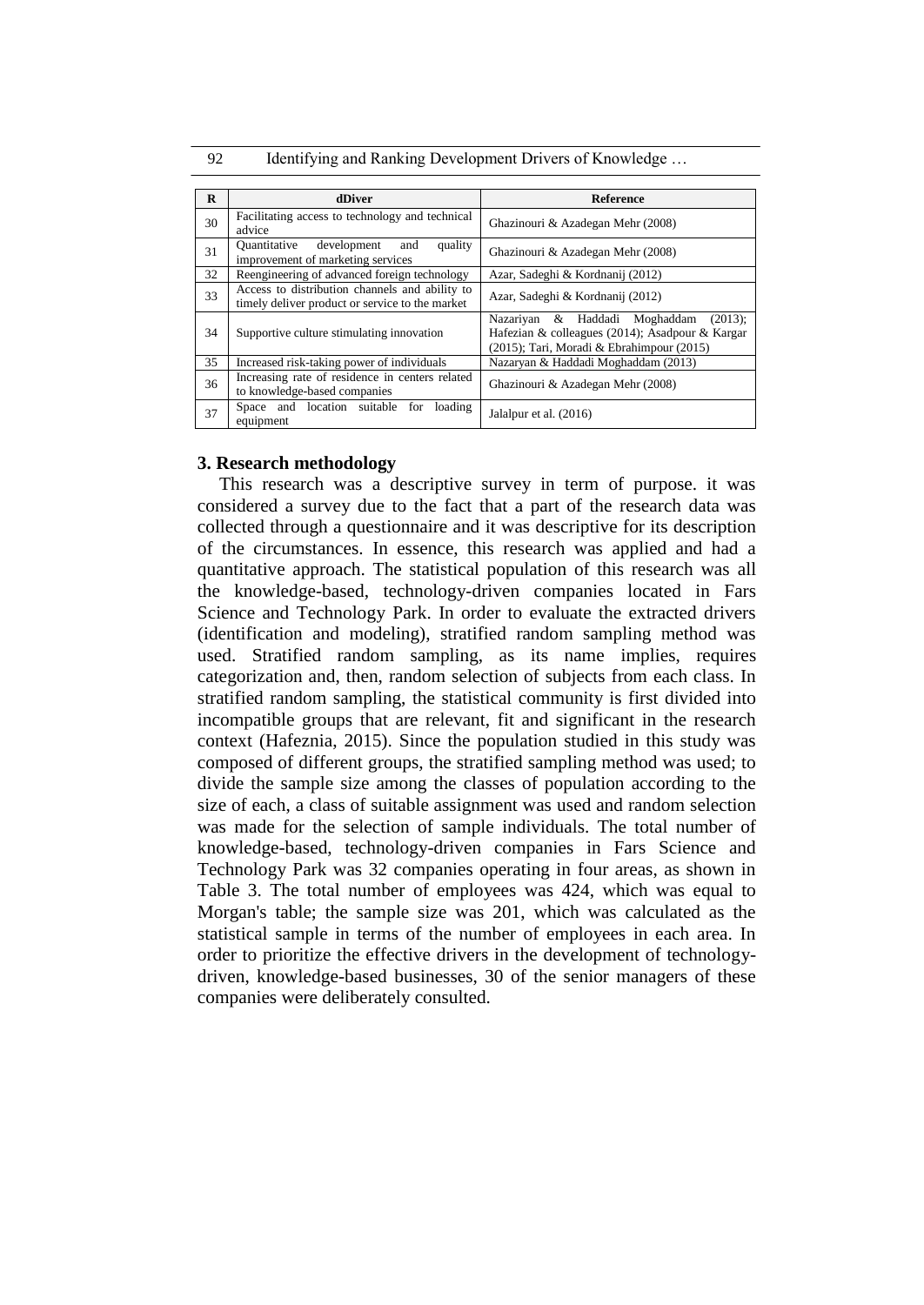**Table (3)- Fields of activity of knowledge-based technology-driven companies and the number of knowledge worker**

| Field                                                           |           | Number of Number of people | Percentage I | Sample |
|-----------------------------------------------------------------|-----------|----------------------------|--------------|--------|
|                                                                 | companies | (population)               |              | size   |
| Comprehensive Technology Development Center                     |           | 80                         | 8.18         | 38     |
| Center for Oil, Gas and Petrochemical Development               |           | 218                        | 4.51         | 103    |
| Center for Agricultural and Natural Resource Development        |           |                            |              | 10     |
| Center for Information and Communication Technology Development |           | 105                        | 8.24         | 50     |
| Total                                                           | 32        | 424                        | 100          | 201    |

In this research, to identify the effective drivers in the development of knowledge-based, technology-driven businesses from exploratory factor analysis and to reduce the probable number of these propellers and ensure the correct placement of drivers in the dimensions, the confirmatory factor analysis method was used. Finally, the fuzzy hierarchy process analysis method was employed for weighting the developmental drivers. Lisrel, SPSS and Excel were utilized to process the data.

## **4. Research findings**

## **4.1. Exploratory factor analysis**

In performing the factor analysis, first, it must be ensured that the available data can be used for the analysis. Using Bartlett's test, you can ensure that the sampling is complete. This index is in the range of 0 to 1. If the value of the index is close to 1, the desired ones are suitable for the factor analysis; otherwise, the results of the factor analysis for the given data are not appropriate (Momeni, 2007: 193). First, we examine the appropriateness of the data for factor analysis: there are several methods for doing so, which include one that can be tested (KMO) with the value always fluctuating between 0 and 1. If the KMO value is less than 0.50, then the data are not suitable for factor analysis; if the value is between 0.50 and 0.69, then you can be more cautious with factor analysis; but if the value is greater than 0.70, the correlations between the data will be appropriate for factor analysis. On the other hand, to ensure that the data are appropriate, the correlation matrix, which is the basis of the analysis, is not zero in population and Bartlett's test is employed. In other words, using this test, you can ensure that sampling is adequate. The results of the tests are shown in Table 4.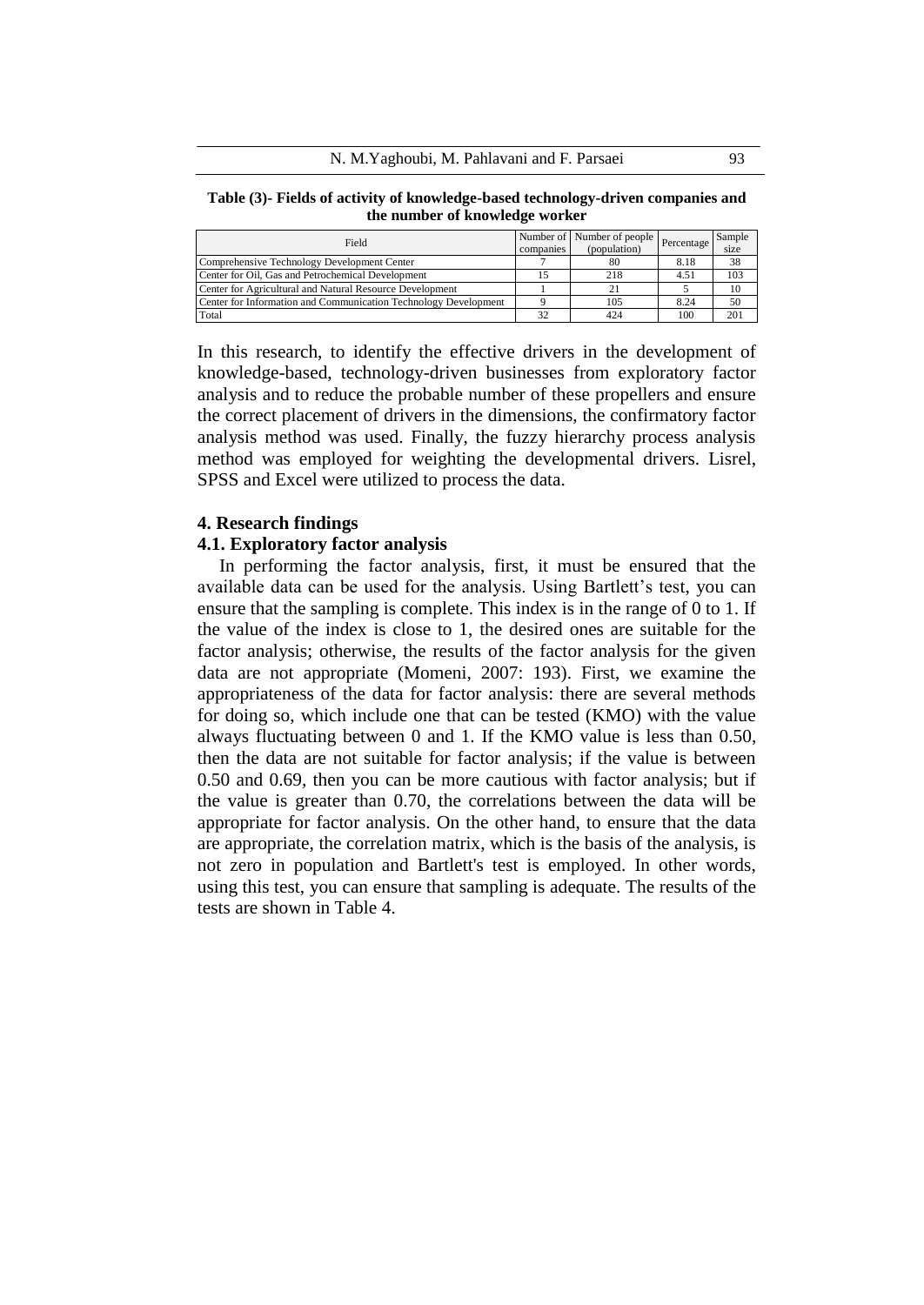|                                                 | Table (4) - Final Fesults of the Kivity test and Daftiell S spilericity test |          |
|-------------------------------------------------|------------------------------------------------------------------------------|----------|
| Kaiser-Meyer-Olkin Measure of Sampling Adequacy |                                                                              | 0.868    |
|                                                 | Approx. Chi-Square                                                           | 3541.309 |
| Bartlett's sphericity test                      | df                                                                           | 664      |
|                                                 | $\mathrm{Sig.}$                                                              | 0.000    |

**Table (4)- Final results of the KMO test and Bartlett's sphericity test**

Factor analysis is in fact a theoretical test model. In this way, the analysis begins with a previous hypothesis. This model, which is empirical-basis and has strong theory, specifies which variables are correlated with which factors and which factors are associated with which other factors. Different methods of factor analysis first help extract a set of factors from a set of variables. The results of exploratory factor analysis through varimax rotation and principal components method are shown in Table 3. It can be seen that Factors 1 to 5, respectively, yielded variances of 271.23, 14.340, 13.309, 12.886 and 9.666, respectively. The total number of variances explained by five factors was also 447.73.

|                | <b>Initial Eigenvalues</b> |                  | <b>Extraction Sums of Squared</b><br>Loadings |        |                    | <b>Rotation Sums of Squared Loadings</b> |       |                    |                    |
|----------------|----------------------------|------------------|-----------------------------------------------|--------|--------------------|------------------------------------------|-------|--------------------|--------------------|
| Component      | Total                      | % of<br>Variance | Cumulative<br>$\frac{0}{0}$                   | Total  | $%$ of<br>Variance | Cumulative<br>$\frac{0}{0}$              | Total | $%$ of<br>Variance | Cumulative<br>$\%$ |
| 1              | 19.602                     | 52.980           | 52.980                                        | 19.602 | 52.980             | 52.980                                   | 8.610 | 23.271             | 23.271             |
| 2              | 3.524                      | 9.525            | 62.505                                        | 3.524  | 9.525              | 62.505                                   | 5.306 | 14.340             | 37.611             |
| 3              | 1.766                      | 4.772            | 67.277                                        | 1.766  | 4.772              | 67.277                                   | 4.924 | 13.309             | 50.919             |
| $\overline{4}$ | 1.238                      | 3.346            | 70.624                                        | 1.238  | 3.346              | 70.624                                   | 4.761 | 12.867             | 63.787             |
| 5              | 1.045                      | 2.824            | 73.447                                        | 1.045  | 2.824              | 73.447                                   | 3.575 | 9.661              | 73.447             |
| 6              | .878                       | 2.374            | 75.821                                        |        |                    |                                          |       |                    |                    |
| $\tau$         | .659                       | 1.781            | 77.602                                        |        |                    |                                          |       |                    |                    |
| 8              | .623                       | 1.683            | 79.285                                        |        |                    |                                          |       |                    |                    |
| 9              | .603                       | 1.629            | 80.914                                        |        |                    |                                          |       |                    |                    |
| 10             | .534                       | 1.442            | 82.356                                        |        |                    |                                          |       |                    |                    |
| 11             | .485                       | 1.310            | 83.666                                        |        |                    |                                          |       |                    |                    |
| 12             | .466                       | 1.258            | 84.924                                        |        |                    |                                          |       |                    |                    |
| 13             | .407                       | 1.100            | 86.024                                        |        |                    |                                          |       |                    |                    |
| 14             | .380                       | 1.028            | 87.052                                        |        |                    |                                          |       |                    |                    |

**Table (5)- Results of varimax rotation and number of variances explained**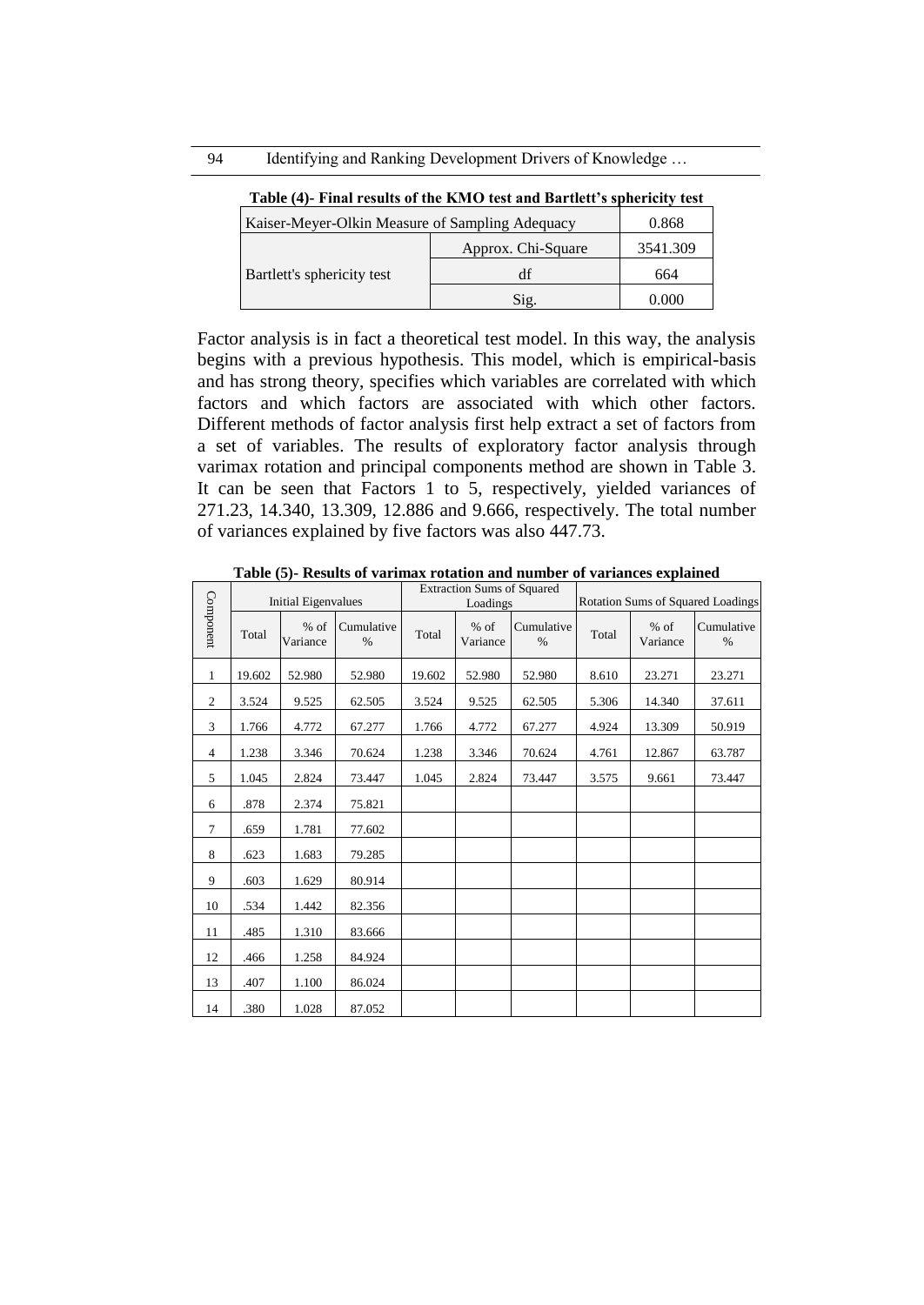| 15<br>.370<br>1.000<br>88.052<br>.350<br>.946<br>88.998<br>16<br>.343<br>.926<br>89.924<br>17<br>18<br>.323<br>.873<br>90.797<br>.298<br>19<br>.806<br>91.603<br>$20\,$<br>.288<br>.779<br>92.381<br>21<br>.260<br>.703<br>93.085<br>.239<br>$22\,$<br>.646<br>93.731<br>$23\,$<br>.234<br>.631<br>94.363<br>.226<br>24<br>.612<br>94.975<br>.201<br>25<br>.543<br>95.518<br>.183<br>.496<br>96.013<br>26<br>$27\,$<br>.181<br>.490<br>96.503<br>$28\,$<br>.171<br>.461<br>96.964<br>29<br>$.160\,$<br>.433<br>97.398<br>$30\,$<br>.156<br>.422<br>97.819<br>31<br>.140<br>.377<br>98.196<br>32<br>.132<br>.357<br>98.554<br>33<br>$.126$<br>.342<br>98.895<br>34<br>.121<br>.327<br>99.222<br>35<br>.109<br>.293<br>99.515<br>99.762<br>36<br>.091<br>.247<br>.088<br>.238<br>100.000<br>37<br>Extraction Method: Principal Component Analysis. |  |  | ◡ |  |  |  |  |  |
|--------------------------------------------------------------------------------------------------------------------------------------------------------------------------------------------------------------------------------------------------------------------------------------------------------------------------------------------------------------------------------------------------------------------------------------------------------------------------------------------------------------------------------------------------------------------------------------------------------------------------------------------------------------------------------------------------------------------------------------------------------------------------------------------------------------------------------------------------|--|--|---|--|--|--|--|--|
|                                                                                                                                                                                                                                                                                                                                                                                                                                                                                                                                                                                                                                                                                                                                                                                                                                                  |  |  |   |  |  |  |  |  |
|                                                                                                                                                                                                                                                                                                                                                                                                                                                                                                                                                                                                                                                                                                                                                                                                                                                  |  |  |   |  |  |  |  |  |
|                                                                                                                                                                                                                                                                                                                                                                                                                                                                                                                                                                                                                                                                                                                                                                                                                                                  |  |  |   |  |  |  |  |  |
|                                                                                                                                                                                                                                                                                                                                                                                                                                                                                                                                                                                                                                                                                                                                                                                                                                                  |  |  |   |  |  |  |  |  |
|                                                                                                                                                                                                                                                                                                                                                                                                                                                                                                                                                                                                                                                                                                                                                                                                                                                  |  |  |   |  |  |  |  |  |
|                                                                                                                                                                                                                                                                                                                                                                                                                                                                                                                                                                                                                                                                                                                                                                                                                                                  |  |  |   |  |  |  |  |  |
|                                                                                                                                                                                                                                                                                                                                                                                                                                                                                                                                                                                                                                                                                                                                                                                                                                                  |  |  |   |  |  |  |  |  |
|                                                                                                                                                                                                                                                                                                                                                                                                                                                                                                                                                                                                                                                                                                                                                                                                                                                  |  |  |   |  |  |  |  |  |
|                                                                                                                                                                                                                                                                                                                                                                                                                                                                                                                                                                                                                                                                                                                                                                                                                                                  |  |  |   |  |  |  |  |  |
|                                                                                                                                                                                                                                                                                                                                                                                                                                                                                                                                                                                                                                                                                                                                                                                                                                                  |  |  |   |  |  |  |  |  |
|                                                                                                                                                                                                                                                                                                                                                                                                                                                                                                                                                                                                                                                                                                                                                                                                                                                  |  |  |   |  |  |  |  |  |
|                                                                                                                                                                                                                                                                                                                                                                                                                                                                                                                                                                                                                                                                                                                                                                                                                                                  |  |  |   |  |  |  |  |  |
|                                                                                                                                                                                                                                                                                                                                                                                                                                                                                                                                                                                                                                                                                                                                                                                                                                                  |  |  |   |  |  |  |  |  |
|                                                                                                                                                                                                                                                                                                                                                                                                                                                                                                                                                                                                                                                                                                                                                                                                                                                  |  |  |   |  |  |  |  |  |
|                                                                                                                                                                                                                                                                                                                                                                                                                                                                                                                                                                                                                                                                                                                                                                                                                                                  |  |  |   |  |  |  |  |  |
|                                                                                                                                                                                                                                                                                                                                                                                                                                                                                                                                                                                                                                                                                                                                                                                                                                                  |  |  |   |  |  |  |  |  |
|                                                                                                                                                                                                                                                                                                                                                                                                                                                                                                                                                                                                                                                                                                                                                                                                                                                  |  |  |   |  |  |  |  |  |
|                                                                                                                                                                                                                                                                                                                                                                                                                                                                                                                                                                                                                                                                                                                                                                                                                                                  |  |  |   |  |  |  |  |  |
|                                                                                                                                                                                                                                                                                                                                                                                                                                                                                                                                                                                                                                                                                                                                                                                                                                                  |  |  |   |  |  |  |  |  |
|                                                                                                                                                                                                                                                                                                                                                                                                                                                                                                                                                                                                                                                                                                                                                                                                                                                  |  |  |   |  |  |  |  |  |
|                                                                                                                                                                                                                                                                                                                                                                                                                                                                                                                                                                                                                                                                                                                                                                                                                                                  |  |  |   |  |  |  |  |  |
|                                                                                                                                                                                                                                                                                                                                                                                                                                                                                                                                                                                                                                                                                                                                                                                                                                                  |  |  |   |  |  |  |  |  |
|                                                                                                                                                                                                                                                                                                                                                                                                                                                                                                                                                                                                                                                                                                                                                                                                                                                  |  |  |   |  |  |  |  |  |
|                                                                                                                                                                                                                                                                                                                                                                                                                                                                                                                                                                                                                                                                                                                                                                                                                                                  |  |  |   |  |  |  |  |  |
|                                                                                                                                                                                                                                                                                                                                                                                                                                                                                                                                                                                                                                                                                                                                                                                                                                                  |  |  |   |  |  |  |  |  |

In addition, the Scribble Kettle diagram, shown in Figure 1, also demonstrates five dimensions.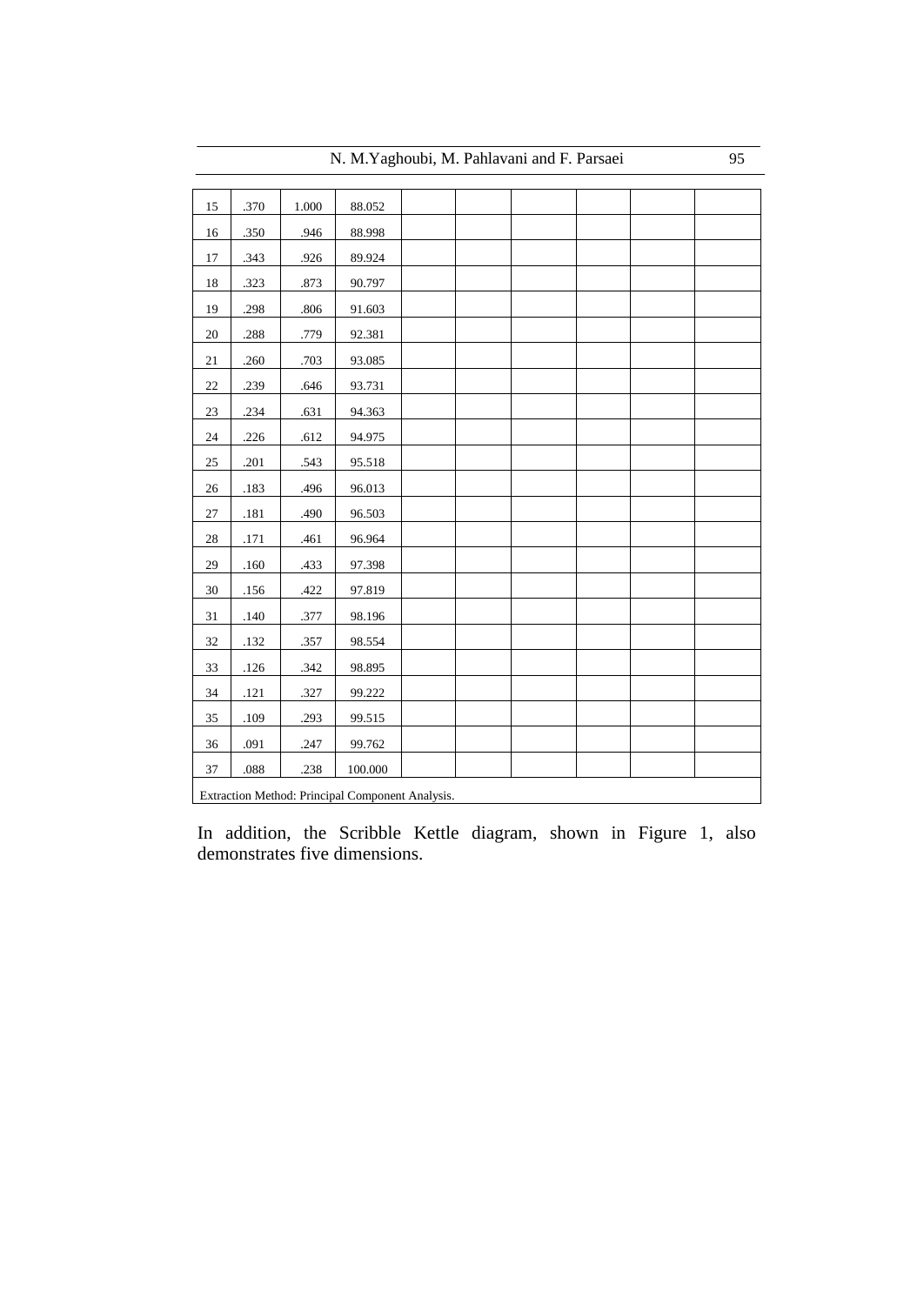

**Figure (1)- Scribble plot**

Table 6 shows the high correlation of indicators with their related dimensions and their lower correlation with other dimensions (divergent validity).

| $\bf{R}$       | <b>Driver</b>                                                                                                                            |              |              | Factor   |                         |          |
|----------------|------------------------------------------------------------------------------------------------------------------------------------------|--------------|--------------|----------|-------------------------|----------|
|                |                                                                                                                                          | $\mathbf{1}$ | $\mathbf{2}$ | 3        | $\overline{\mathbf{4}}$ | 5        |
| 1              | Legislation and<br>proper enforcement<br>of<br>insurance and tax laws and customs as well as<br>export laws of knowledge-based companies | 0.523        | 0.106        | 0.022    | 0.229                   | 0.048    |
| 2              | Funds, including venture investors, investment<br>funds, foreign investment and government<br>budgets                                    | 0.455        | 0.132        | 0.167    | 0.217                   | 0.159    |
| 3              | Educated, skilled, creative and innovative<br>workforce                                                                                  | 0.235        | 0.277        | 0.122    | 0.501                   | 0.107    |
| $\overline{4}$ | The World Wide Web as a collaborative<br>of global<br>knowledge<br>component<br>and<br>knowledge-based development tools                 | 0.038        | 0.402        | 0.561    | 0.215                   | $-0.083$ |
| 5              | Economic conditions, including inflation rate,<br>economic growth rate, emphasis on resilient<br>economy and sanctions                   | 0.552        | 0.264        | 0.318    | $-0.012$                | 0.011    |
| 6              | Existence and proper implementation of<br>intellectual property laws and support by the<br>state                                         | 0.635        | 0.064        | 0.058    | $-0.031$                | 0.297    |
| $\tau$         | Communication with the global market                                                                                                     | 0.134        | 0.521        | 0.026    | 0.032                   | 0.250    |
| 8              | Proper transfer of international technologies<br>and enhancement of the quality of knowledge-<br>based products                          | 0.159        | 0.212        | 0.505    | 0.273                   | 0.201    |
| 9              | International exchange of human resources                                                                                                | 0.098        | $-0.085$     | $-0.101$ | 0.754                   | 0.154    |
| 10             | Ease of access to suppliers                                                                                                              | 0.245        | 0.586        | $-0.096$ | 0.155                   | 0.064    |
| 11             | demand-creation<br>Applying<br>policies<br>to<br>knowledge-based products in domestic markets                                            | 0.077        | 0.507        | 0.357    | 0.046                   | 0.120    |
| 12             | Providing facility to buyers of knowledge-                                                                                               | 0.128        | 0.656        | 0.244    | $-0.011$                | 0.297    |

**Table (6)- Rotated factor matrix in a varimax method**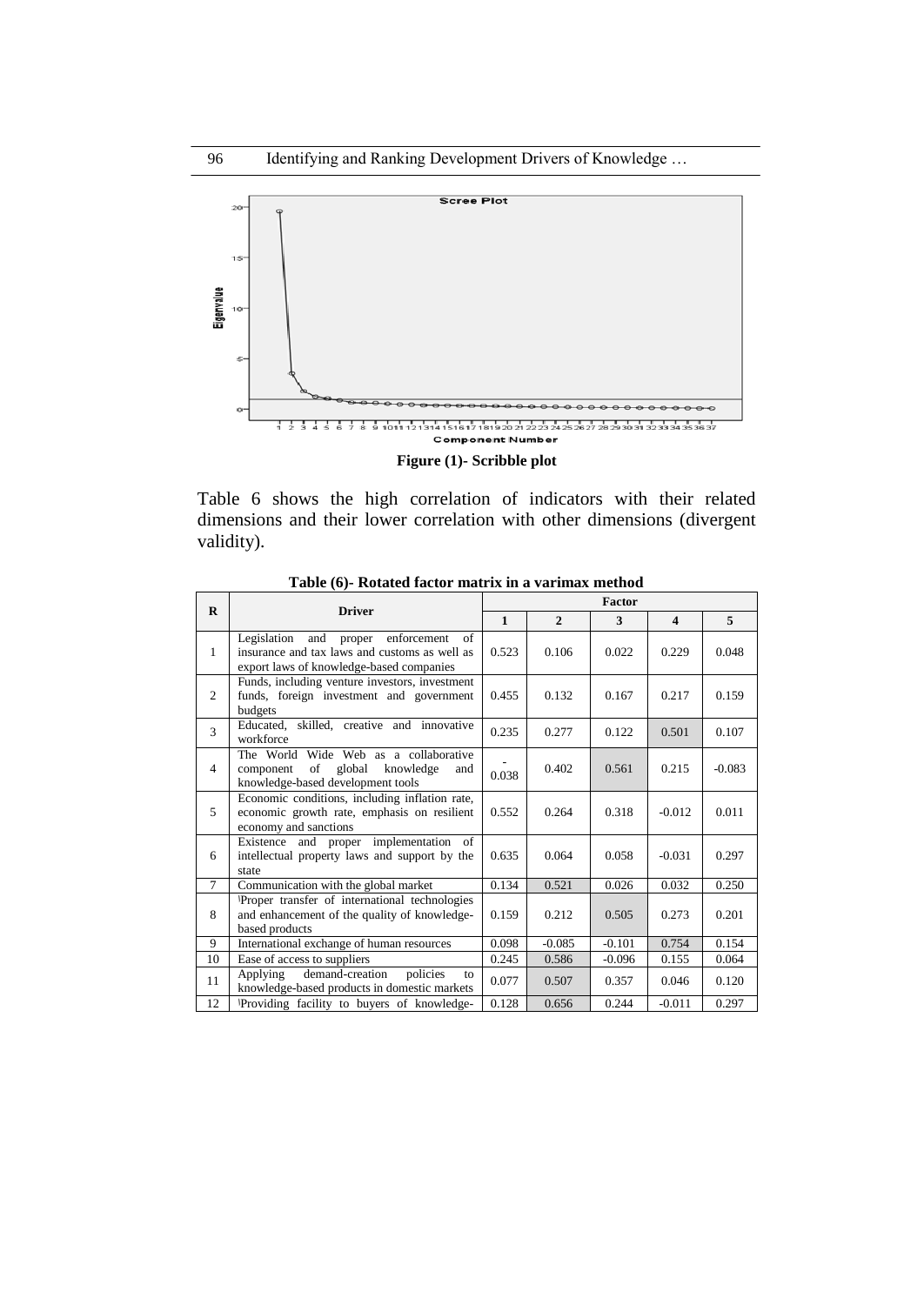|          | IN. IVI. I aghoubl, IVI. Famavam and F. Faisael                                                                                                                                                                                                                       |       |                  |          |          | <b>71</b> |
|----------|-----------------------------------------------------------------------------------------------------------------------------------------------------------------------------------------------------------------------------------------------------------------------|-------|------------------|----------|----------|-----------|
|          |                                                                                                                                                                                                                                                                       |       |                  | Factor   |          |           |
| $\bf{R}$ | <b>Driver</b>                                                                                                                                                                                                                                                         | 1     | $\boldsymbol{2}$ | 3        | 4        | 5         |
|          | based products                                                                                                                                                                                                                                                        |       |                  |          |          |           |
| 13       | Proximity of companies to the supply and<br>demand market for knowledge-based products                                                                                                                                                                                | 0.339 | 0.435            | 0.079    | 0.326    | 0.102     |
| 14       | Providing government subsidies to knowledge-<br>based companies with regard to regional policy                                                                                                                                                                        | 0.716 | $-0.010$         | 0.042    | 0.033    | 0.158     |
| 15       | Having marketing skills by the founders of<br>knowledge-based<br>companies<br>and<br>their<br>constituent teams                                                                                                                                                       | 0.015 | 0.597            | 0.362    | 0.267    | 0.046     |
| 16       | plan by<br>a business<br>the<br>Having<br>team<br>constituting the knowledge-based companies                                                                                                                                                                          | 0.316 | 0.303            | 0.120    | $-0.007$ | 0.669     |
| 17       | Recruiting university instructors and full-time,<br>and even part-time, academic entrepreneurs in<br>knowledge-based businesses                                                                                                                                       | 0.403 | $-0.020$         | 0.019    | 0.494    | 0.315     |
| 18       | Promoting in-person competencies in the<br>up knowledge-based<br>teams<br>that<br>make<br>companies                                                                                                                                                                   | 0.080 | 0.268            | 0.341    | 0.478    | $-0.094$  |
| 19       | Existence of informal networks parallel to the<br>official networks, as appropriate information<br>flows                                                                                                                                                              | 0.208 | 0.213            | 0.267    | 0.046    | 0.493     |
| 20       | Creating diverse, transparent and less-complex<br>capital markets for financing knowledge-based<br>companies                                                                                                                                                          | 0.642 | 0.070            | 0.010    | 0.214    | 0.192     |
| 21       | Applying policies to increase the presence of<br>risk investment funds                                                                                                                                                                                                | 0.749 | 0.273            | $-0.170$ | 0.016    | 0.028     |
| 22       | Applying policies and programs to create a<br>community environment for policymakers,<br>government officials, industry and business<br>university instructors,<br>executives,<br>college<br>students and university graduates                                        | 0.045 | 0.317            | 0.285    | 0.561    | $-0.003$  |
| 23       | Professional consultancy in organizations and<br>centers related to knowledge-based companies<br>and the existence of sufficient programs to<br>inform and familiarize companies with the<br>market and modern management and business<br>systems as much as possible | 0.203 | 0.005            | 0.059    | 0.278    | 0.588     |
| 24       | specialized committees<br>Presence of<br>for<br>evaluating raw materials and products of the<br>company                                                                                                                                                               | 0.283 | $-0.061$         | 0.015    | $-0.075$ | 0.567     |
| 25       | Presence<br>of<br>flexible<br>dynamic<br>and<br>a<br>organizational<br>structure tailored<br>to<br>the<br>development of the relevant technology                                                                                                                      | 0.145 | 0.291            | 0.055    | 0.049    | 0.544     |
| 26       | Teaching soft and psychological skills (topics<br>such as stress, self-esteem, leadership and<br>conflict management)                                                                                                                                                 | 0.137 | 0.177            | 0.358    | 0.522    | 0.030     |
| 27       | Technology<br>immutable<br>being<br>by<br>other<br>companies                                                                                                                                                                                                          | 0.091 | 0.161            | 0.714    | $-0.017$ | $-0.057$  |
| 28       | Pricing the products based on the value<br>expected by the customer                                                                                                                                                                                                   | 0.221 | 0.617            | 0.237    | $-0.060$ | 0.205     |
| 29       | Interaction<br>between<br>knowledge-based,<br>technology-driven companies and interacting<br>with other science and technology parks                                                                                                                                  | 0.085 | 0.074            | 0.184    | 0.163    | 0.634     |
| 30       | Facilitating access to technology and technical                                                                                                                                                                                                                       | 0.359 | $-0.296$         | 0.522    | $-0.071$ | 0.223     |

# N. M.Yaghoubi, M. Pahlavani and F. Parsaei 97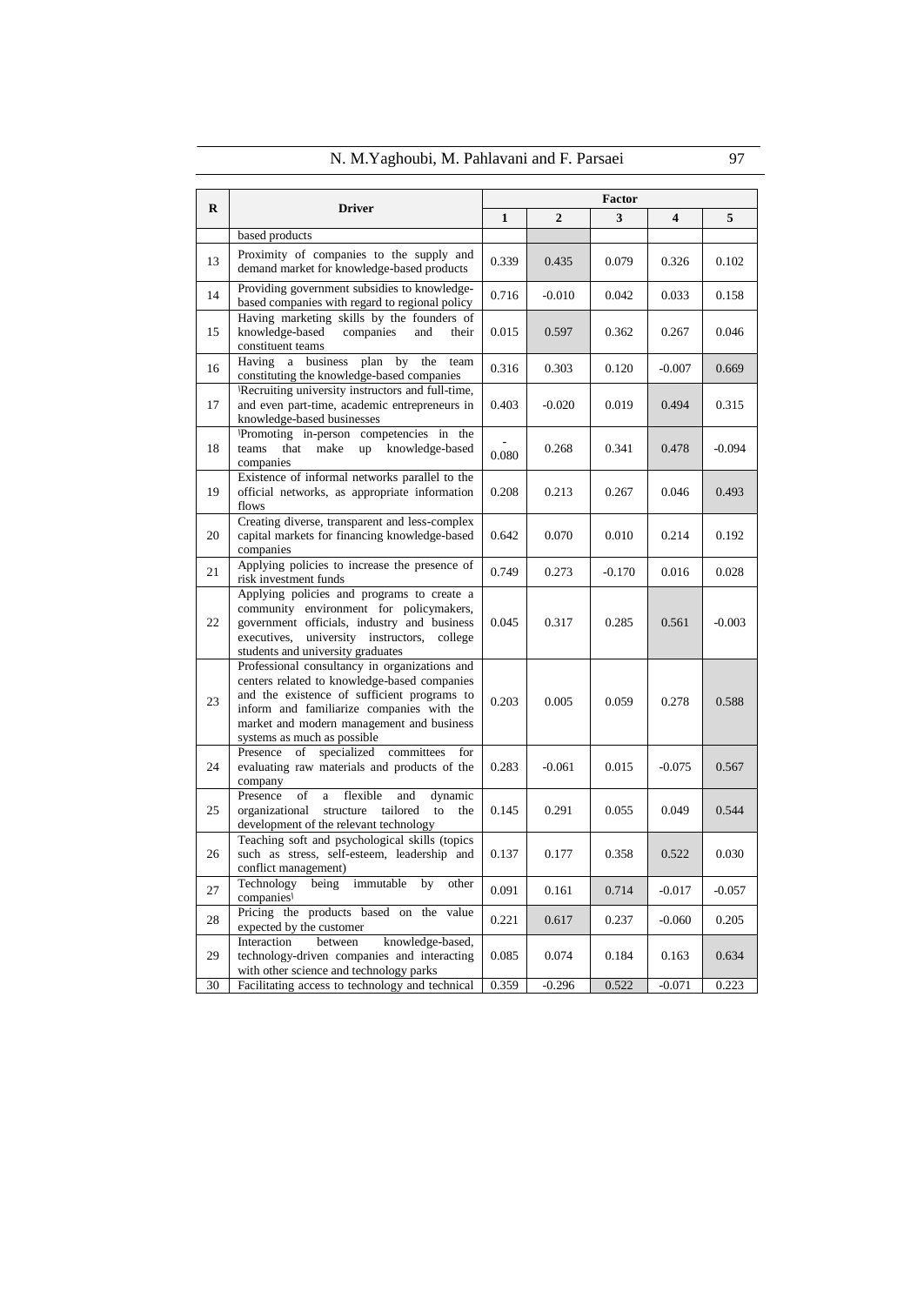98 Identifying and Ranking Development Drivers of Knowledge ...

|    |                                                                                                   |       |                | Factor   |                  |          |
|----|---------------------------------------------------------------------------------------------------|-------|----------------|----------|------------------|----------|
| R  | <b>Driver</b>                                                                                     | 1     | $\overline{2}$ | 3        | $\boldsymbol{4}$ | 5        |
|    | advice                                                                                            |       |                |          |                  |          |
| 31 | Ouantitative<br>development<br>quality<br>and<br>improvement of marketing services                | 0.040 | 0.665          | 0.213    | 0.127            | 0.063    |
| 32 | Reengineering of advanced foreign technology                                                      | 0.036 | 0.121          | 0.707    | 0.060            | 0.158    |
| 33 | Access to distribution channels and ability to<br>timely deliver product or service to the market | 0.324 | 0.412          | $-0.043$ | 0.226            | 0.213    |
| 34 | Supportive culture stimulating innovation                                                         | 0.098 | 0.154          | $-0.063$ | 0.642            | 0.252    |
| 35 | Increased risk-taking power of individuals                                                        | 0.238 | 0.455          | 0.208    | 0.626            | $-0.073$ |
| 36 | Increasing the rate of residence in centers<br>related to knowledge-based companies               | 0.108 | 0.048          | 0.159    | 0.009            | 0.619    |
| 37 | Space and location suitable for<br>loading<br>equipment                                           | 0.251 | 0.149          | 0.003    | $-0.293$         | 0.593    |

Also, by referring to the text of the questionnaire and extractive indicators, dimensions were named as economic and legal drivers, marketing and foreign, technological, cultural and human relations and, finally, structural and informational drives.

To ensure the reliability of the model, Cronbach's alpha coefficient was used, which is shown in Table 7. Cronbach's alpha index of above 0.7 represents appropriate reliability which, according to the table, can be considered as acceptable for the model reliability.

| <b>Table</b> (7) Results of the ineasurement model analysis |                                 |                     |                  |  |  |  |
|-------------------------------------------------------------|---------------------------------|---------------------|------------------|--|--|--|
| $\mathrm{Cod}$                                              | Dimension                       | Number of questions | Cronbach's alpha |  |  |  |
| <b>ECLW</b>                                                 | Economic and legal              |                     | 0.838            |  |  |  |
| <b>MARK</b>                                                 | Marketing and foreign relations |                     | 0.828            |  |  |  |
| <b>TECH</b>                                                 | Technological                   |                     | 0.775            |  |  |  |
| <b>CAHU</b>                                                 | Cultural and human              |                     | 0.756            |  |  |  |
| <b>STIN</b>                                                 | Structural and informational    |                     | 0.874            |  |  |  |

**Table (7)- Results of the measurement model analysis**

## **4.2. Confirmatory factor analysis**

In order to test the proposed model, we used the structured equations and Liserl 8.80 software. Confirmatory factor analysis is one of the oldest statistical methods, which is used to examine the relationship between the variables (dimensions) and the observed variables (indicators) and represents the measurement model. In this type of analysis, the main components of the research are measured and whether the main variable is properly measured by sub-factors (dimensions and indicators)? Its results are reported in Fig. 1 and Table 8.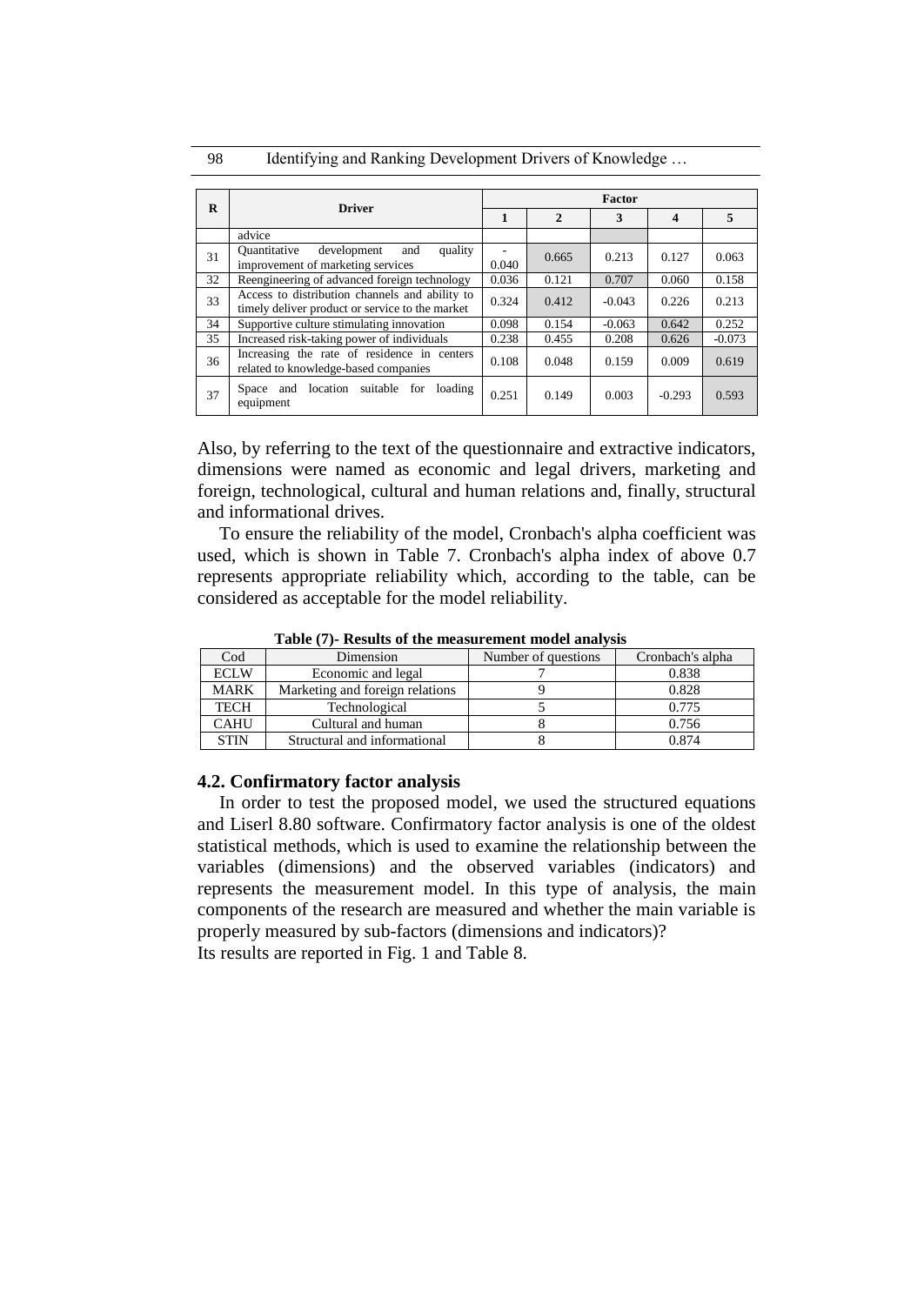

**Figure (1)- Standard coefficients of development drivers of knowledge-based, technology-driven businesses in factor analysis**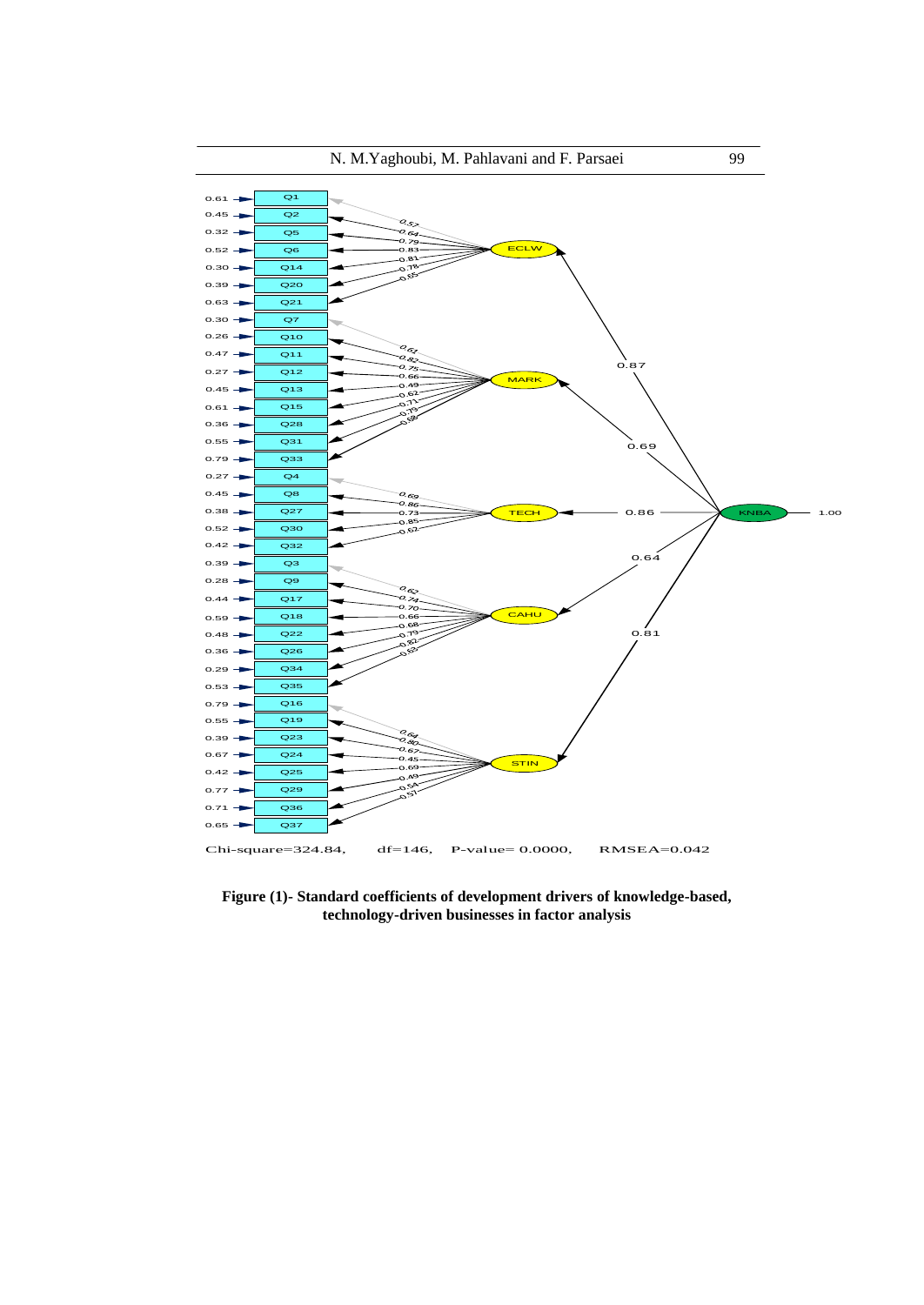### 100 Identifying and Ranking Development Drivers of Knowledge ...

As shown in Fig. 1, the observed variables can well explain the latent variable. Because the factor load of all observed variables (indexes) was greater than 0.3, it had a good relationship with hidden variables. To determine the fitting of the model, the indicators that can be presented in soft parts of Liserl were used, which are presented in Table 6.

Accordingly, the modeling proponents of the model were suitable criteria because the pattern fit of the pattern in the confirmatory factor analysis confirmed the fitting of the model.

| <b>THOUGH INGHILE INGHUMOLD</b> WILL HOOD MOTO IO TO D |                |        |  |  |  |  |
|--------------------------------------------------------|----------------|--------|--|--|--|--|
| Index                                                  | Allowed Amount | Amount |  |  |  |  |
| Chi-square $(X^2)$                                     |                | 324.84 |  |  |  |  |
| Chi-square Divided Freedom to Degree of                | $3 \geq$       | 2.224  |  |  |  |  |
| Significance Level (P-Value)                           | $0.05 \ge$     | 0.000  |  |  |  |  |
| Root Mean Square Error of Approximation (RMSEA)        | $0.08 \ge$     | 0.042  |  |  |  |  |
| Root Mean Square Residual (RMR)                        | $0.08 \ge$     | 0.065  |  |  |  |  |
| Normed Fit Index (NFI)                                 | $0.9 \geq$     | 0.93   |  |  |  |  |
| Comparative Fit Index (CFI)                            | 0.9 >          | 0.98   |  |  |  |  |
| Incremental Fit Index (IFI)                            | 0.9 >          | 0.99   |  |  |  |  |
| Relative Fit Index (RFI)                               | 0.9 >          | 0.91   |  |  |  |  |
| Goodness of Fit Index (GFI)                            | 0.9 >          | 0.90   |  |  |  |  |

**Table (8)- Model fitting indicators with acceptable levels**

After identifying the drivers of business development of technologydriven businesses, the importance of each of the drivers was also identified by using the fuzzy hierarchy analysis method. To do so, a pairwise comparison questionnaire designed for this purpose was distributed among 30 experts (senior managers of the companies). Then, these data were analyzed by triangular fuzzy numbers. To this end, the expertise of the experts was integrated into a general matrix. Thus, in this matrix, the first fuzzy number of the least amount of response of the experts, the second fuzzy number, the geometric mean of the response of the experts and the third fuzzy number represented the highest response value of the experts.

Then, the final geometric mean of triangular fuzzy numbers (Z) as well as sum of Z and its inverse values was calculated. The results for the dimensions are shown in Table 9.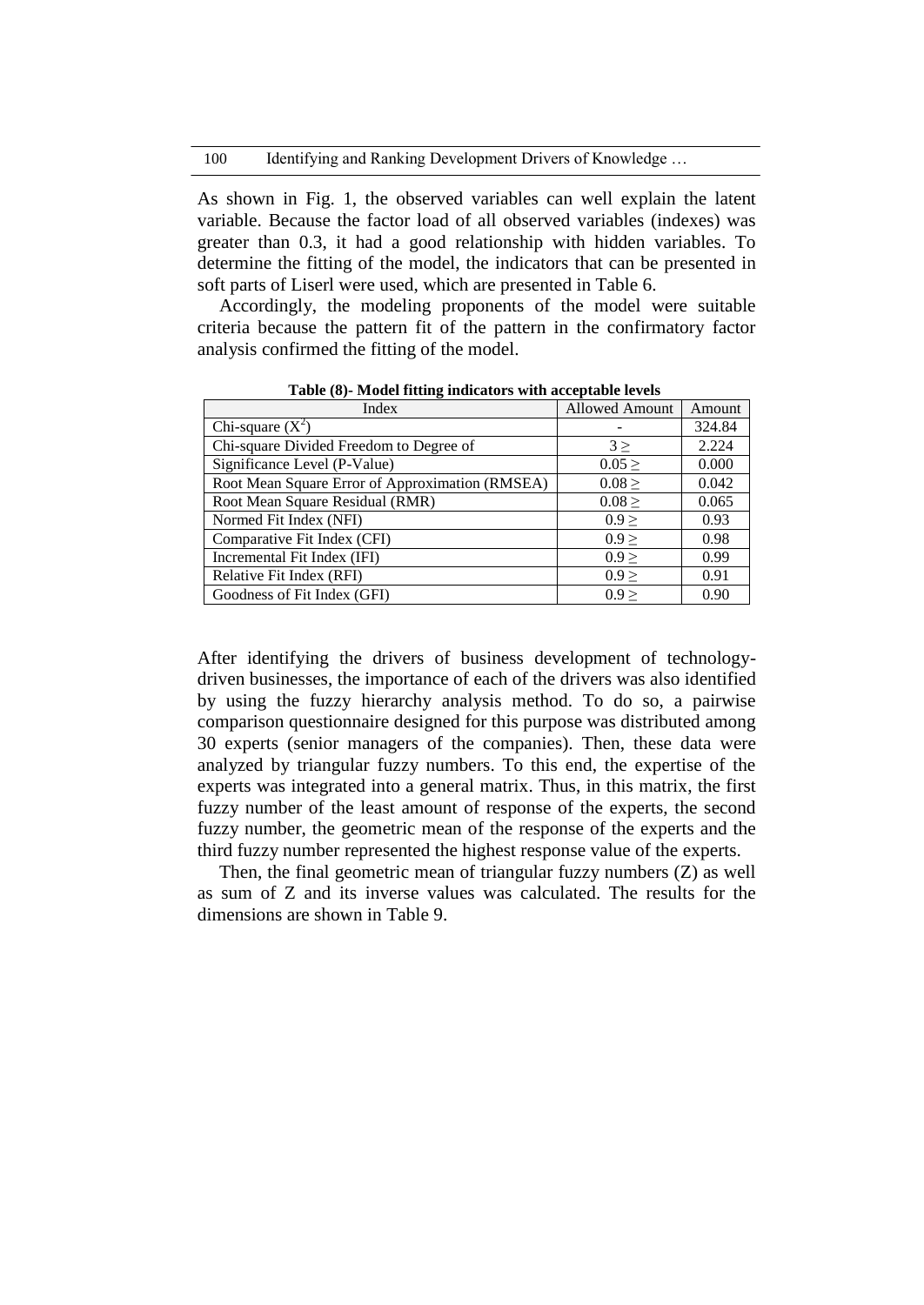**Table (9)- Definite geometric mean meometry of triangular fuzzy numbers for model dimensions**

| R              | <b>Dimension</b>                | <b>First Fuzzy</b> | <b>Second Fuzzy</b> | Third Fuzzy |  |
|----------------|---------------------------------|--------------------|---------------------|-------------|--|
|                |                                 | Number             | Number              | Number      |  |
|                | Economic and legal              | 0.7348             | 1.7775              | 3.3935      |  |
| 2              | Marketing and foreign relations | 0.8152             | 1.6458              | 4.5993      |  |
| 3              | Technological                   | 0.8706             | 2.0108              | 4.0428      |  |
| 4              | Cultural and human              | 0.3432             | 0.4677              | 0.6988      |  |
|                | Structural and informational    | 0.2449             | 0.3635              | 0.5173      |  |
| Total Z values |                                 | 0.0088             | 6.2653              | 13.2517     |  |
| Z inverse      |                                 | 0.0755             | 0.1596              | 0.3324      |  |

Below, the weight of the dimensions was calculated individually, the results of which are shown in Table 10. As can be found in this table, the dimensions of marketing and foreign relations (0.2090), technological (0.3073), and economic and legal (0.2605), respectively, had the highest importance among the dimensions of business development drivers of technology-driven businesses located in Fars Science and Technology Park. Then, the structural and informational (0.0441), cultural and human (0.591) had the least importance.

| R              | <b>Dimension</b>                | <b>Fuzzy Number</b> |        |        |         | Final  |
|----------------|---------------------------------|---------------------|--------|--------|---------|--------|
|                |                                 |                     |        |        | Defuzzy | Weight |
|                | Economic and legal              | 0.0555              | 0.2837 | 1.1279 | 0.4890  | 0.2605 |
| 2              | Marketing and foreign relations | 0.0615              | 0.2627 | 1.5286 | 0.6176  | 0.3290 |
| 3              | Technological                   | 0.0657              | 0.3209 | 1.3437 | 0.5768  | 0.3073 |
| $\overline{4}$ | Cultural and human              | 0.0259              | 0.0746 | 0.2323 | 0.1109  | 0.0591 |
|                | Structural and informational    | 0.0185              | 0.0580 | 0.1719 | 0.0828  | 0.0441 |

**Table (10)- Final weight of model dimensions**

Ultimately, the final weight of all dimensions and drivers is shown in Table 11. As can be observed in this table, among the drivers, "Connection to the global market", " Global Internet network as an add-on to global knowledge and knowledge-based development tools", "Facilitating access to technology and technical advice "," Ease of access to suppliers "and" Provision of government subsidies to the participation of businesses in the context of regional politics" were, respectively, the most important drivers for the development of knowledge-based, technology-driven businesses.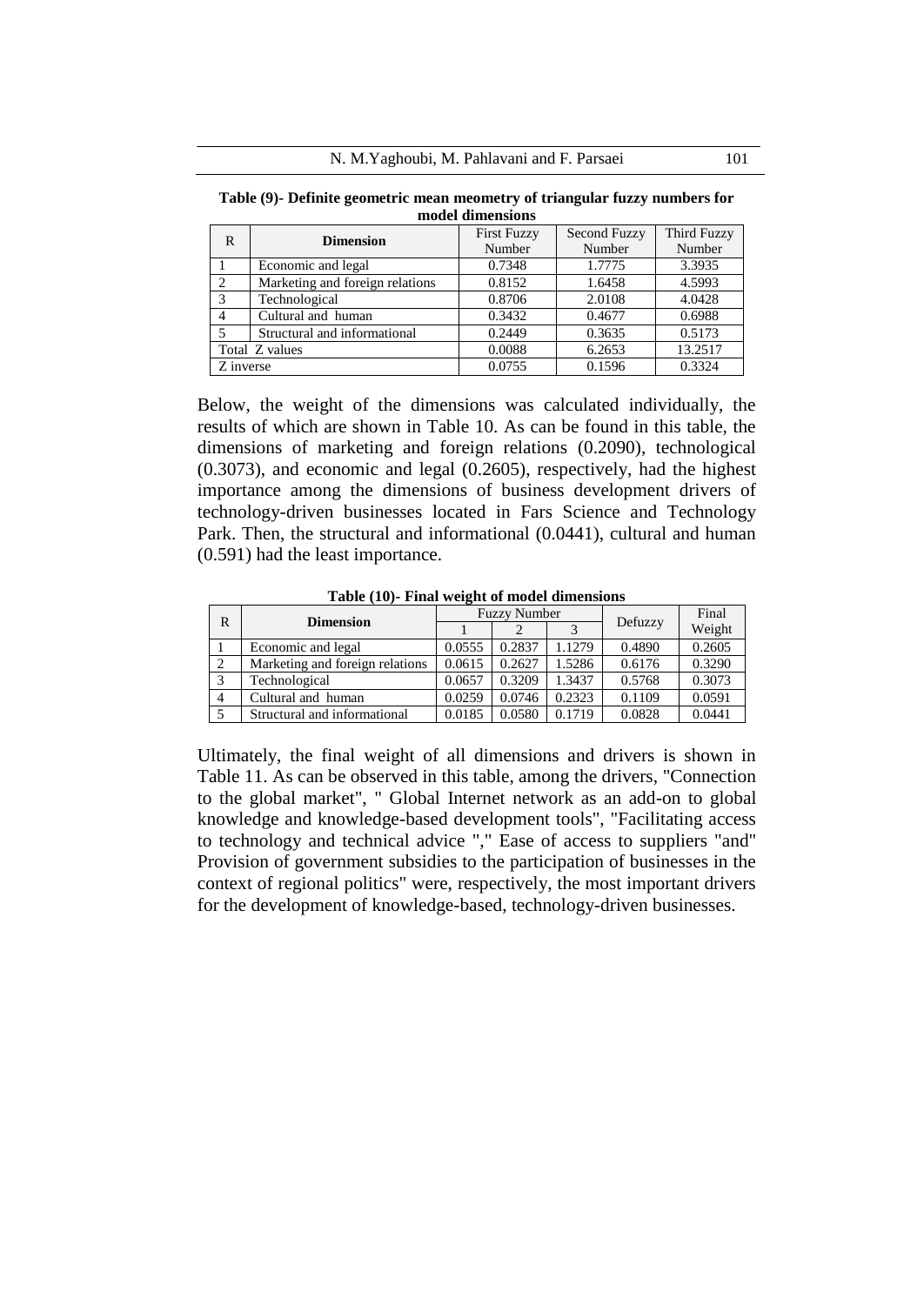# **Table )11(- Final weights of technology-driven business development drivers**

| $\mathbb{R}$            | Dimension                       | Final Weight | Driver                                                                                                                                                                                                                                                             | Relative Weight | Final Weight |
|-------------------------|---------------------------------|--------------|--------------------------------------------------------------------------------------------------------------------------------------------------------------------------------------------------------------------------------------------------------------------|-----------------|--------------|
| 1                       |                                 |              | Legislation and proper enforcement of insurance and tax laws and<br>customs as well as export laws of knowledge-based companies                                                                                                                                    | 0.048           | 0.012        |
| $\overline{c}$          |                                 |              | Funds, including venture investors, investment funds, foreign<br>investment and government budgets                                                                                                                                                                 | 0.167           | 0.043        |
| 3                       |                                 |              | Educated, skilled, creative and innovative workforce                                                                                                                                                                                                               | 0.151           | 0.039        |
| $\overline{\mathbf{4}}$ |                                 | 0.260        | The World Wide Web as a collaborative component of global<br>knowledge and knowledge-based development tools                                                                                                                                                       | 0.074           | 0.019        |
| 5                       | Economic and legal              |              | Economic conditions, including inflation rate, economic growth<br>rate, emphasis on resilient economy and sanctions                                                                                                                                                | 0.236           | 0.061        |
| 6                       |                                 |              | Existence and proper implementation of intellectual property laws<br>and support by the state                                                                                                                                                                      | 0.162           | 0.042        |
| 7                       |                                 |              | Communication with the global market                                                                                                                                                                                                                               | 0.159           | 0.041        |
| 8                       |                                 |              | Proper transfer of international technologies and enhancement of<br>the quality of knowledge-based products                                                                                                                                                        | 0.288           | 0.094        |
| 9                       |                                 |              | International exchange of human resources                                                                                                                                                                                                                          | 0.209           | 0.069        |
| 10                      |                                 |              | Ease of access to suppliers                                                                                                                                                                                                                                        | 0.087           | 0.028        |
| 11                      |                                 |              | Applying demand-creation policies to knowledge-based products<br>in domestic markets                                                                                                                                                                               | 0.060           | 0.019        |
| 12                      |                                 |              | Providing facility to buyers of knowledge-based products                                                                                                                                                                                                           | 0.066           | 0.021        |
| 13                      | marketing and foreign relations | 0.329        | Proximity of companies to the supply and demand market for<br>knowledge-based products                                                                                                                                                                             | 0.168           | 0.055        |
| 14                      |                                 |              | Providing government subsidies to knowledge-based companies<br>with regard to regional policy                                                                                                                                                                      | 0.046           | 0.015        |
| 15                      |                                 |              | Having marketing skills by the founders of knowledge-based<br>companies and their constituent teams                                                                                                                                                                | 0.039           | 0.012        |
| 16                      |                                 |              | Having a business plan by the team constituting the knowledge-<br>based companies                                                                                                                                                                                  | 0.035           | 0.011        |
| 17                      |                                 |              | Recruiting university instructors and full-time, and even part-<br>time, academic entrepreneurs in knowledge-based businesses                                                                                                                                      | 0.305           | 0.093        |
| 18                      |                                 |              | Promoting in-person competencies in the teams that make up<br>knowledge-based companies                                                                                                                                                                            | 0.194           | 0.059        |
| 19                      | Technological                   | 0.307        | Existence of informal networks parallel to the official networks,<br>as appropriate information flows                                                                                                                                                              | 0.137           | 0.042        |
| 20                      |                                 |              | Creating diverse, transparent and less-complex capital markets for<br>financing the knowledge-based companies                                                                                                                                                      | 0.257           | 0.079        |
| 21                      |                                 |              | Applying policies to increase the presence of risk investment<br>funds                                                                                                                                                                                             | 0.105           | 0.032        |
| 22                      |                                 |              | Applying policies and programs to create a community<br>environment for policymakers, government officials, industry and<br>business executives, university instructors, college students and<br>university graduates                                              | 0.263           | 0.015        |
| 23                      | cultural and human              | 0.059        | Professional consultancy in organizations and centers related to<br>knowledge-based companies and the existence of sufficient<br>programs to inform and familiarize companies with the market<br>and modern management and business systems as much as<br>possible | 0.101           | 0.006        |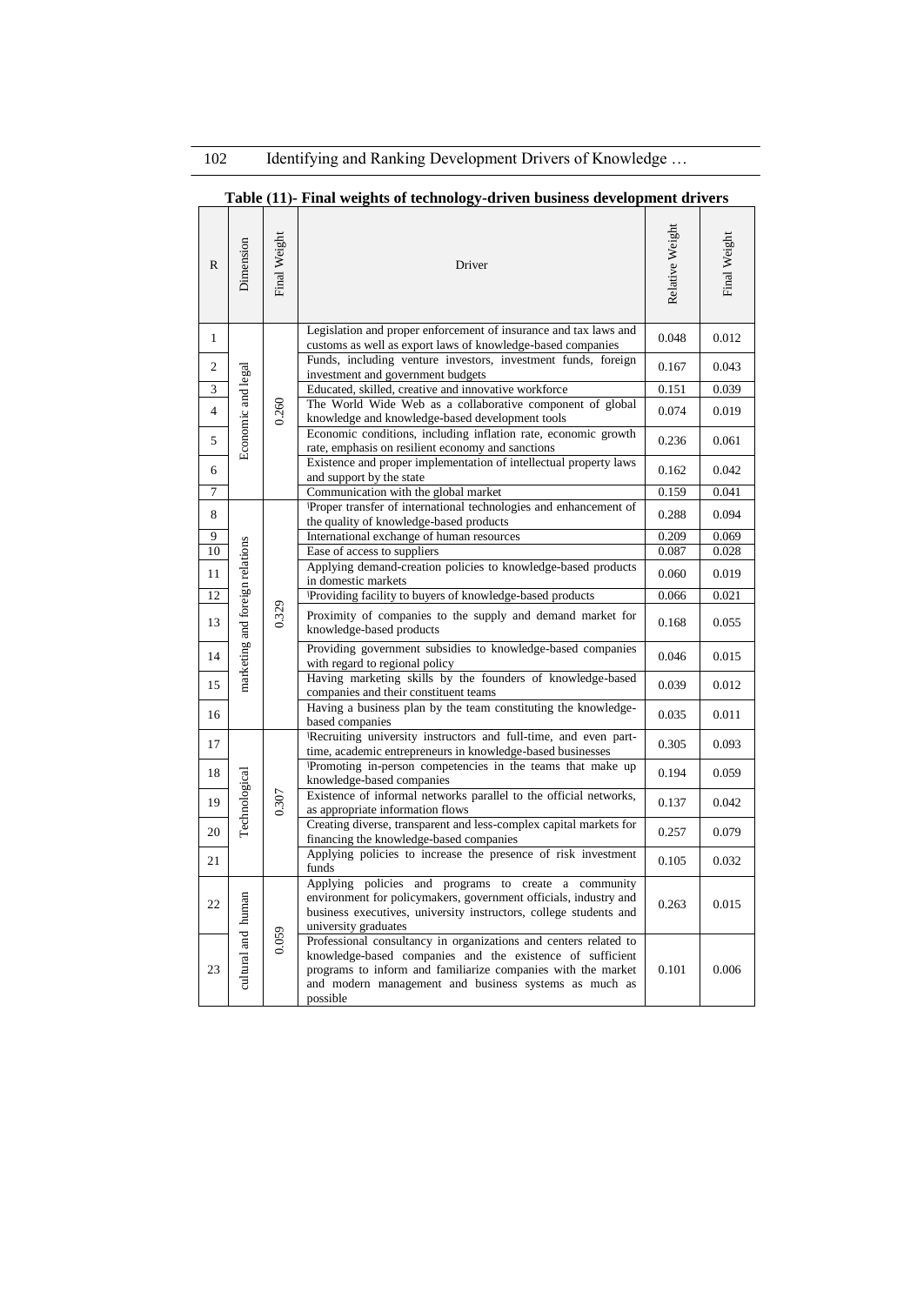| R  | Dimension                    | Final Weight | Driver                                                                                                                                  | Relative Weight | Final Weight |
|----|------------------------------|--------------|-----------------------------------------------------------------------------------------------------------------------------------------|-----------------|--------------|
| 24 |                              |              | Presence of specialized committees for evaluating raw materials<br>and products of the company                                          | 0.123           | 0.007        |
| 25 |                              |              | Presence of a flexible and dynamic organizational structure<br>tailored to the development of the relevant technology                   | 0.143           | 0.008        |
| 26 |                              |              | Teaching soft and psychological skills (topics such as stress, self-<br>esteem, leadership and conflict management)                     | 0.104           | 0.006        |
| 27 |                              |              | Technology being immutable by other companies                                                                                           | 0.091           | 0.005        |
| 28 |                              |              | Pricing the products based on the value expected by the customer                                                                        | 0.098           | 0.005        |
| 29 |                              |              | knowledge-based,<br>Interaction<br>between<br>technology-driven<br>companies and interacting with other science and technology<br>parks | 0073            | 0.004        |
| 30 |                              |              | Facilitating access to technology and technical advice                                                                                  | 0.315           | 0.014        |
| 31 |                              |              | Quantitative development and quality improvement of marketing<br>services                                                               | 0.119           | 0.005        |
| 32 |                              |              | Reengineering of advanced foreign technology                                                                                            | 0.107           | 0.004        |
| 33 |                              | 0.044        | Access to distribution channels and ability to timely deliver<br>product or service to the market                                       | 0.102           | 0.004        |
| 34 |                              |              | Supportive culture stimulating innovation                                                                                               | 0.151           | 0.006        |
| 35 |                              |              | Increased risk-taking power of individuals                                                                                              | 0.082           | 0.003        |
| 36 | Structural and informational |              | Increasing the rate of residence in centers related to knowledge-<br>based companies                                                    | 0.077           | 0.003        |
| 37 |                              |              | Space and location suitable for loading equipment and equipment                                                                         | 0.043           | 0.002        |

### **5. Conclusions and suggestions**

The purpose of this study was to identify and rank the drivers of knowledge-based, technology-driven businesses. One of the results of this research was the marketing dimension and foreign relations in the highest priority, to which many scholars refer along with the drivers (Table 2). In the industries with new technologies that operate in more complex environments, there is a need for more complex marketing efforts. Nevertheless, because of their limited ability to market and identify customers' needs, most investments in these companies are wasted because their products and services rarely attract customers. In fact, the managers of these businesses believe that having the latest technology and the most up-to-date product is not enough to having high sales. It should be noted that although technology development is very important, marketing is also needed to turn advanced technology into a competitive advantage. The type of student products and the length of the process to produce ideas are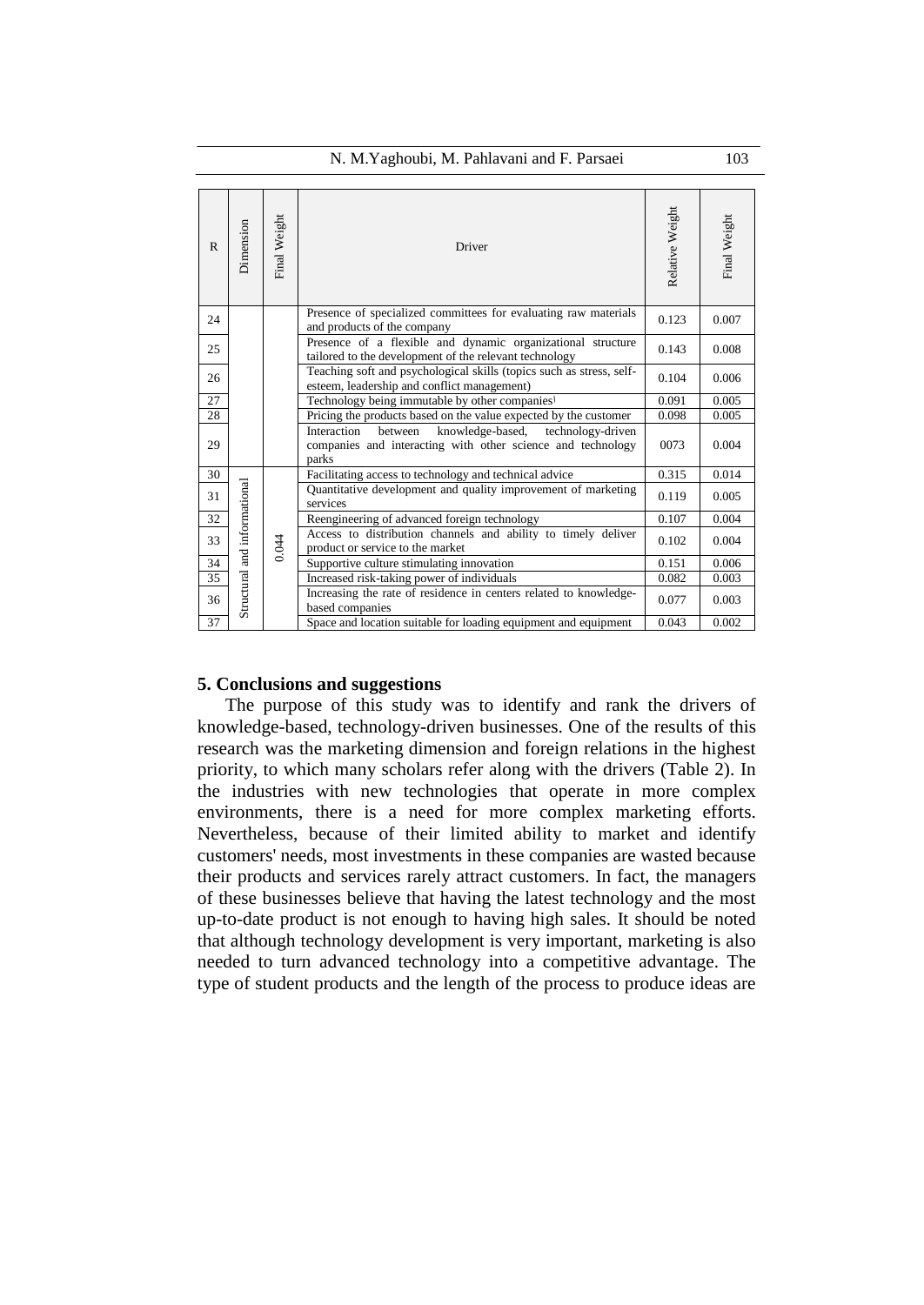the concerns faced by many businesses while trying to build their own products. In the meantime, lack of access to global markets and lack of proper domestic market for knowledge-based business products, along with absence of knowledge in science, commerce and marketing among these businesses, are among the challenges facing growth and development of business assets.

In short, the rate of failure in all types of knowledge-based, technology-driven businesses is generally high. An important factor in such failure is lack of marketing. Although the executives of these companies have strong technical knowledge, their focus is on the product and they give less importance to marketing activities. For the same reason, the main weakness of the technology companies is lack of suitable marketing, and, subsequently, because of their small market, mistakes in the marketing of modern products have a high failure rate. Knowledgebased and innovative products require special marketing efforts to cross the initial market- consisting of innovation seeking people- and reach a solid market. As noted, the domestic market of knowledge-based products is relatively limited and small. Therefore, it is imperative that every knowledge company should enter the international arena for growth and development. There are numerous problems with this in the way of knowledge-based businesses. Knowledge-based businesses generally do not have the high financial ability to provide financial guarantees in international businesses. Even some of them do not have the ability to offer their products at international technology exhibitions. Among the requirements for entry into international arena and supply of knowledgebased products is obtaining international standards. These standards include industrial and technical standards as well as management and business ones. It takes a great deal of time and, indeed, cost, with its knowledge and financial capital basically lacking in many knowledgebased businesses. On the other hand, knowledge-based businesses have numerous foreign competitors, both in entering the domestic markets and entering the international markets. Unfortunately, many of the knowledgebased products, even inside the country, cannot be sold due to the presence of famous foreign competitors. In addition, many of the knowledge-based businesses, although possess high technical and scientific capabilities at the start of their establishment, they lack the knowledge of knowledgebased business and knowledge-based marketing. The proper recognition of the need for the knowledge-based market and correct supply of the product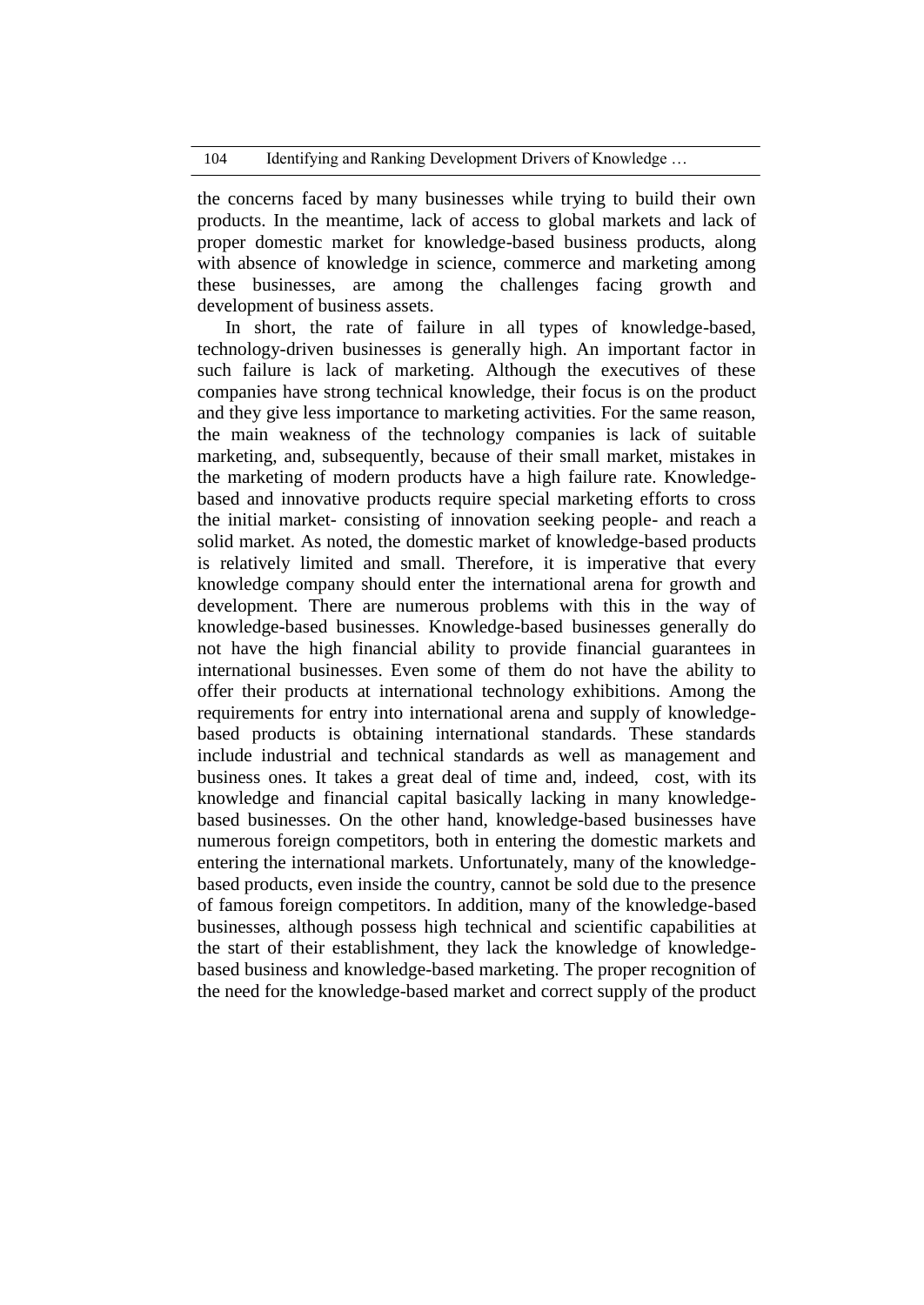along with the proper appropriation of capital is the prerequisite for any knowledge-based company, which must be pursued scientifically and in principle.

Another finding of this research is the importance of the technological dimension in the development of knowledge-based, technology-driven businesses. In the meantime, the World Wide Web and the facilitation of access to new technology are more important. This fact has been proven in various studies (Table 2). Today, the Internet is considered as the most important global phenomenon since the Industrial Revolution. The role of the Internet in creating convergence and the proximity of human communication with different types encompass and provide broad possibilities for eliminating geographical distances and accelerating the communication function between different human beings regarding economic, cultural, social, ethical, religious and political levels. Together, all of these components will undoubtedly provide the appropriate background for expanding information interactions.

When we upgrade the exchange of information from the individual to organizational levels, we will have new windows, needs and structures. The Internet as a communication bridge across the globe provides the opportunity for all organizations to follow their communications and interactions in a common context. Hence, creating a fundamental change in the attitude of organization managements to the Internet and paying attention to the useable growing capacities of this important tool can have an extraordinary impact on the organization's exit from static structures and becoming a dynamic organization.

In addition to the discussed topics, one of the most important dimensions of knowledge-based, technology-driven business development referred to in various research is the economic and legal dimensions and the indicator of subsidies and government aid is of greater importance to such companies (Table 2). In our country, due to macro policies and government operational plans, there is a special consideration of the knowledge-based economy; this concern can be felt well by reference to the set of regulations and attention to the commercialization and industrialization of the technologies needed in the country. The country's comprehensive science map document explicitly supports the creation of knowledge-based businesses and it is designated as a way of directing the cycle of science and technology as well as innovation to play a more effective role in the economy. In the fifth development plan of the country,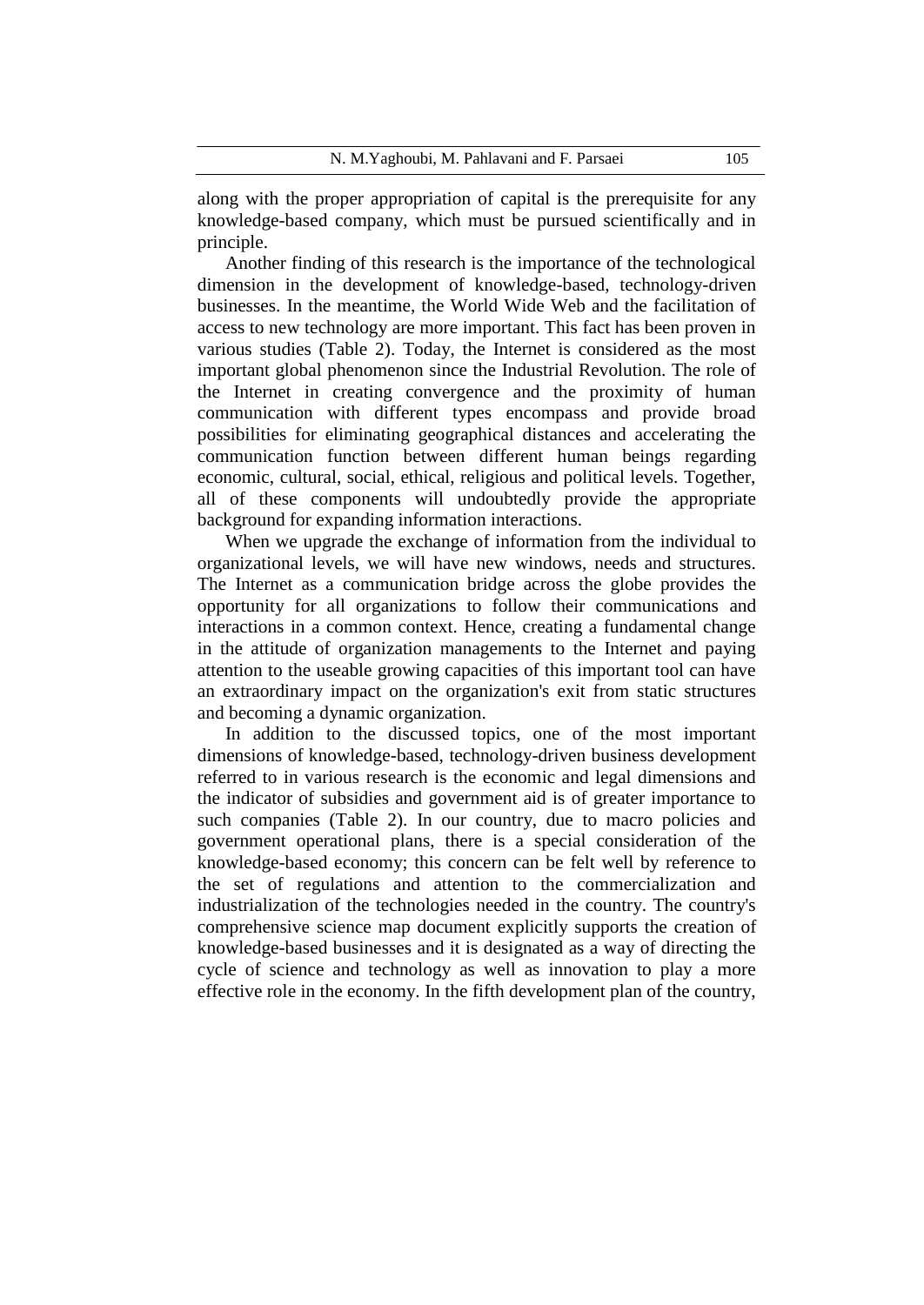### 106 Identifying and Ranking Development Drivers of Knowledge ...

various policies have been considered to support commercialization. One of the most important of these policies is financial support and facilitation of the formation and development of small and medium-sized private companies and cooperatives engaged in the commercialization of knowledge-based, technology-driven business activities, especially the production of products based on advanced technologies and export of technical and engineering services. In the case of financial support of the knowledge-based business and taking the driving risk of these companies, in the short- or long-term planning, they can produce other valuable products such as technology for the industry plus their products, which, in addition to satisfying the needs and bottlenecks of the country, can be considered as an arm of entrepreneurship in the country. Besides, the wealth of manpower in the country itself is used and, in case of the prosperity of technology business of such companies, the general level of welfare of the community is also improved.

According to the findings and identification of the most important development drivers of knowledge-based, technology-driven businesses, the following suggestions are provided for the use of these drivers and, ultimately, development of the companies in question.

In view of the fact that the indicator of "Communication with the world market" was identified as the most significant indicator (0.0949), it is suggested, by creating platforms for financial support of knowledgebased, technology-driven businesses, these companies are assisted to enter the international arena and international exhibitions. Also, familiarizing the knowledge-based, technology-driven businesses with global standards and quality management systems to compete in global markets can be effective in that regard. Collaboration with other domestic and international institutions that are active in the field of developing knowledge-based, technology-driven businesses and taking models from successful countries in the field of knowledge-based, technology-driven businesses development can also be a solution to improve communication with the world market.

In this research, the indicator "World Wide Web as a contribution to enhancement of global knowledge" and "Knowledge-based development tool" ranked second with the significance level of 0.0938. Therefore, it is suggested that the government, by investing in telecommunications, information and communication technologies and scientific networks, as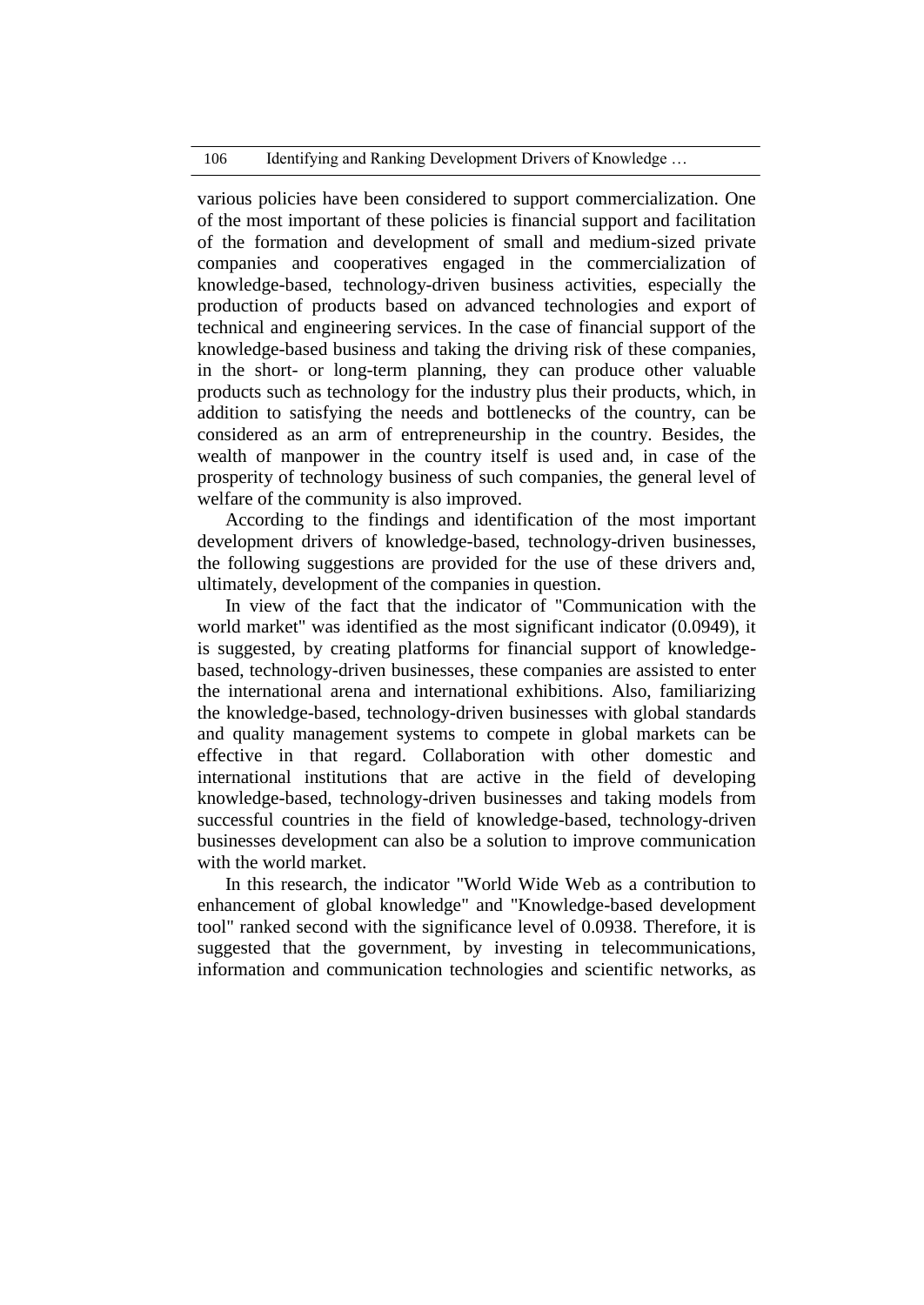the most important infrastructures, help develop the knowledge-based, technology-driven businesses.

The indicator "Facilitation of the access to technology and technical advice" with the significance value of 0.0792 in this study was ranked third. In this way, the development of the university's communication with companies through the creation and expansion of knowledge-based businesses in the private sector and companies derived from universities and research centers can be a useful solution. At the moment, many businesses operate in science and technology development parks and centers that process different stages of their technology development. The creation and expansion of these companies under direct supervision of universities and research centers are the effective step in accessing technical advice. Contributing to the creation of non-governmental organizations supporting the knowledge-based businesses, such as development centers, contracting institutions, consulting institutes and the bank for the development of knowledge-based enterprises, can also be a way to facilitate access to technical know-how.

The indicator "Ease of access to suppliers" has the fourth priority with the significance value of 0.0689. Thus, creating a supplier management system can be used as a highly advanced database for the registration and maintenance of suppliers' information. Creating a business venture near suppliers or communicating to a large number of suppliers can help knowledge-based, technology-driven businesses to easily access suppliers and meet their needs at a lower cost. Also, facilitating the process of supplying services to these businesses through the elimination of ineffective administrative laws and regulations can be a way to improve this indicator.

In this study, the indicator "Providing government subsidies to the knowledge-based companies with regard to "regional policy" with the significance value of 0.0617 was ranked fifth. The formulation of government policies, including the trade support, the legal system, the tax system and appropriate regulatory policies, can be helpful in developing knowledge-based, technology driven businesses. The creation of guarantee funds for financial support of knowledge-based, technology-driven businesses or the provision of banking facilities to knowledge-based businesses for the purchase and renovation of equipment and research and development activities and the purchase of new machinery on lease and in line with new technologies can be a way to improve this indicator.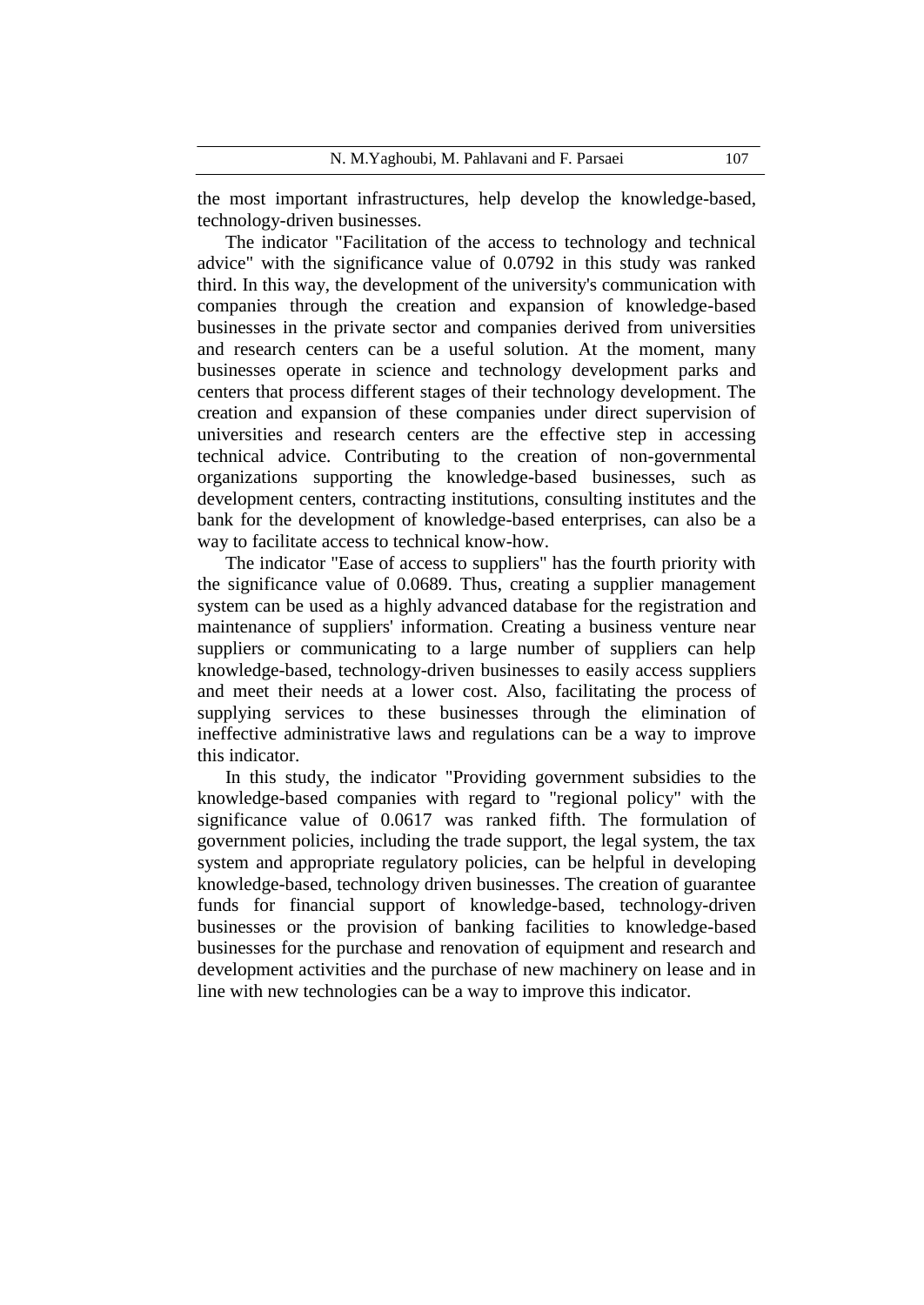### 108 Identifying and Ranking Development Drivers of Knowledge ...

It is suggested that the research model should be tested in various samples and industries. The use of qualitative methods such as transversal and qualitative content analysis can be further developed by future researchers in order to extract the drivers for the development of knowledge-based businesses. Further, other methods of multi-criteria decision making, such as network analysis and entropy, are used to prioritize the proposed drivers and its results can be compared with the results of this study. Finally, a research entitled "The pathology of knowledge-based, technology-driven businesses" can also be carried out by researchers to extract the problems of these businesses.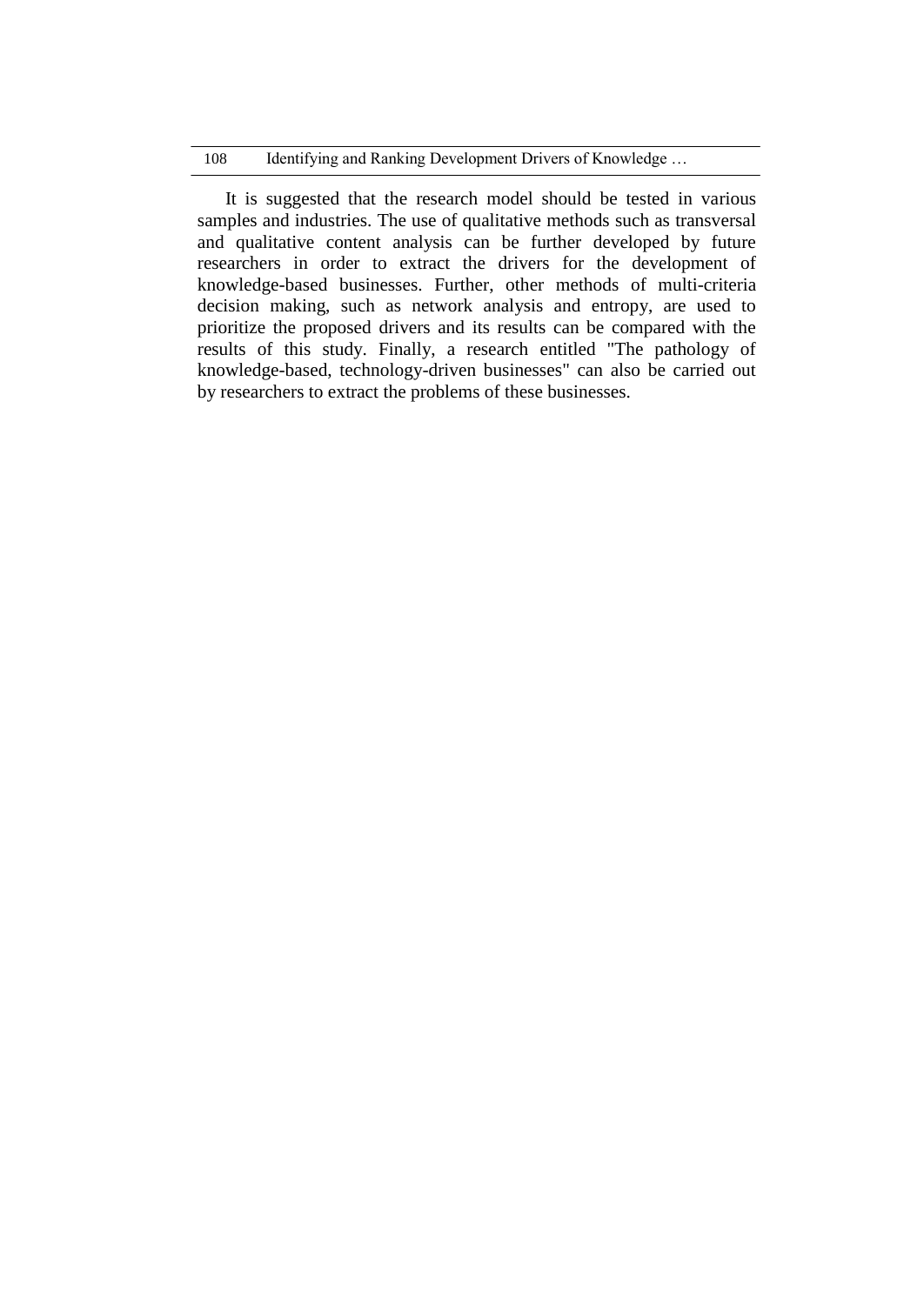## **References**

1- Akbarzadeh N., Shafizadeh A (2012). On the Role of Government in Improving the Process of Establishing and Developing Knowledge-based Businesses, Quarterly Journal of Parks and Growth Centers, 9 (33), 46-53.

2- Ali Ahmadi A., Ghazi-Nouri S (2008). Prioritization of Policy Tools for Supporting Newly Founded Technology-driven businesses in the Country Using Fuzzy Multi-Criteria Decision Making Model, Science and Technology Policy, 1(3), 73-89.

3- Almus, M. & Nerlinger, E. A (1999). of new technology-based firms: Which factors matter?, Small Business Economics, 13(2), 141- 154.

4- Amin Bidokhti A., Zargar S. P (2011). Pathology of Small and Medium Enterprises (SMEs) and Expression of Practical Strategies to Protect them (Case Study: Semnan Province), Development Management Process, 24 (78), 125-156.

5- Ansari R., Soltanzadeh J (2012). Presentation of a Framework for Implementation of Technology Management in Technology-Driven Enterprises, Technology Development Quarterly, Eighth, 32, 22-31.

6- Asadpour M., Kargar M (2015). Investigating the Effect of Organizational Innovation and Management Innovation on the Success of Knowledge Based Companies: Knowledge Based Enterprises, based in Guilan Science and Technology Park, Technology Development, 11(43), 71-79.

7- Azar A., Sadeghi A., Kordnaeij A (2012). Prioritization of Effective Factors on Success of Small and Medium Business Enterprises, in the field of Superior Technologies - Fuzzy Network Analysis Process Approach, Technology Development, Volume 5, Number 2 (16), 165-184.

8- Bollinger, L., Hope, K., Utterback J (1983). A review of literature and hypotheses on new technology-based firms, Research Policy, 12, 1-4.

9- Butchart, R., A new UK definition of high technology industries. Econ. Rev. 400, 82–88, 1987.

10- Chamanski, A., Waag, S (2001). The organizational success of new, technology-based firms, working paper, Norwegian university of Science and Technology, Trondheim.

11- Cooper, A. C., Spin-offs and technical entrepreneurship, Engineering Management, 1, 2-6, 1971.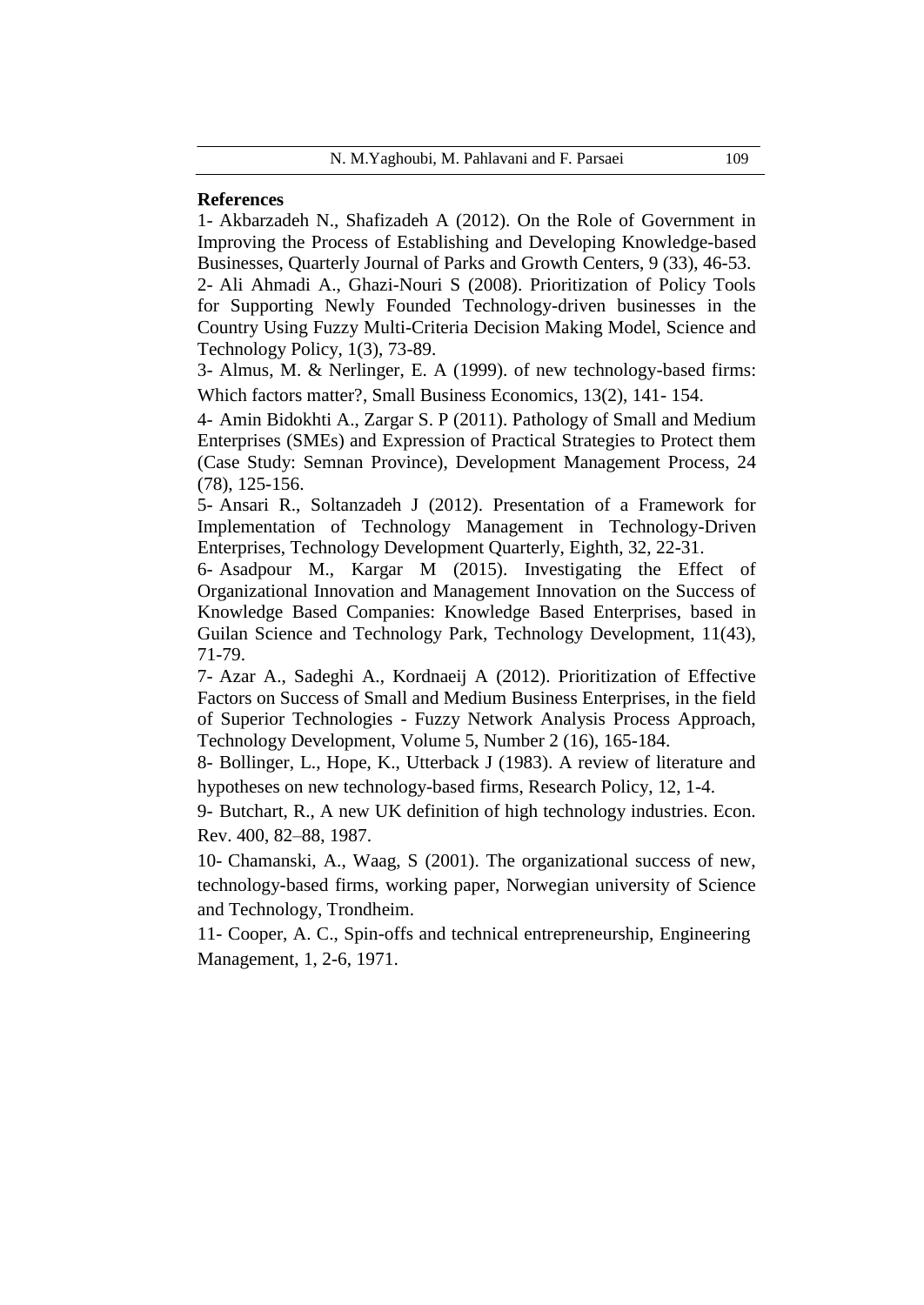12- Czarnitzki, D., Rammer, C. & Toole, A. A (2014). University spinoffs and the performance premium", Small Business Economics, 43(2), 309- 326.

13- Fontes, M., Coombs, R (2001). Contribution of new technology-based firms to the strengthening of technological capabilities in intermediate economies, Research Policy, 30, 79-97.

14- Ghazi Noori S., Azadegan Mehr (2008). Expertise and Participation, Needs of Growth Centers to Support Newly Founded Technology-Driven Companies, Third Technology Management Conference, Tehran, Technology Management Association of Iran.

15- Gorman, G., McCarthy, S (2006). Business development support and knowledge-based businesses. The Journal of Technology Transfer, 31, 1, 131-43.

16- Grimaldi, R., Kenney, M., Siegel, D. S. & Wright, M (2011). 30 years after Bayh–Dole: Reassessing academic entrepreneurship, Research Policy, 40(8), 1045- 1057.

17- Hafez Nia M (2014). An Introduction to the Research Methodology in the Humanities, Tehran, Organization for the Study and Compilation of the Humanities Books of Universities, Tehran: Sadegh, 16.

18- Hafezian M., Salehi M., Enayati T (2014). Effective Factors on the Infrastructure of Academic Incubators and Its Role in Establishing Productive Companies of the University, Journal of Entrepreneurship Development, 7, 4 (26).

19- Hamidizadeh, M (2008). Knowledge-based business acquisition approach, Management researches, 1, 163-190.

20- Jalalpour S., Talebi K., Tabibi J (2016). Improving the Performance of Iranian Knowledge-based Companies: Identifying Effective Factors in Implementing Policies and Programs, Entrepreneurship Development, 9(2), 199-27.

21- Karpak, B., Topcu, L (2010). Small medium manufacturing enterprises in Turkey: An analytic network process framework for prioritizing factors affecting success. International Journal of Production Economics, 125(1), 60-70.

22- Little, A. D (1977). New technology-based firms in the United Kingdom and the Federal Republic of Germany, London: Wilton House.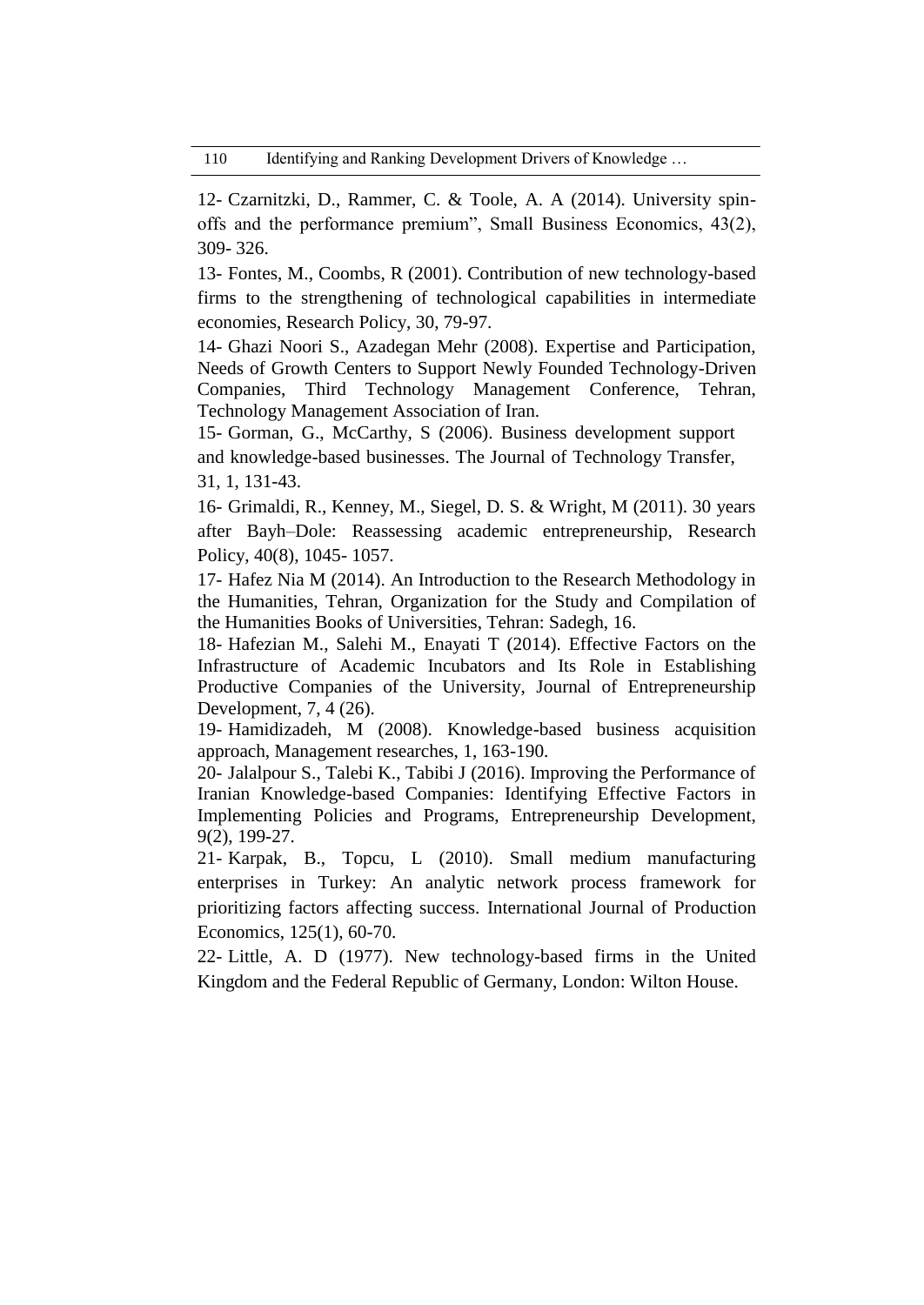23- Lockett, A., Wright, M. & Franklin, S (2003). Technology transfer and universities' spin-out strategies, Small Business Economics, 20(2), 185-200.

24- Lofstrom, M., Bates, T. & Parker, S. C (2014). Why are some people more likely to become small-businesses owners than others: Entrepreneurship entry and industry-specific barriers, Journal of Business Venturing, 29(2), 232- 251.

25- Mahdavi, H., Sheikh Zainaldin, M., & Khodabandeh, L (2011). Analysis of the Effectiveness of Science and Technology Parks by Using the Results of the Evaluation Process of Knowledge Based Companies, based on Science and Technology Parks, Quarterly Journal of Technology Development, Seventh Year, 27, 53 -60.

26- Mahmoudi Sefidgar R., Nasiri Y (2013). On the Establishment and Management of Knowledge Based Business Units, National Conference on Business Management with Focus on: Entrepreneurship Business and Knowledge based Economy, Ramsar, Payame Noor University, Mazandaran Province.

27- Maine, EM., Shapiro, DM., Vining, AR (2010). The role of clustering in the growth of new technology-based firms, Journal of Small Business Economics, 34(2), 127-146.

28- Man, T. W., Lau, T. & Chan, K. F. (2002). The competitiveness of small and medium enterprises: A conceptualization with focus on entrepreneurial competencies, Journal of Business Venturing, 17(2), 123- 142.

29- Momeni M., Qayyomi A (2007). Statistical Analysis Using SPSS, Tehran: Ketab Now Publishing.

30- Monavarian A., Asgari N (2004). Policy-making in Knowledge-based Economies, Fourth International Conference on Quality Management, Iran., 2004.

31- Moore, I. & Garnsey, E (1993). Funding for innovation in small firms: The role of government, Research Policy, 22(5), 507- 519.

32- Najaran, Z., Haddadi Moghaddam, K (2014). Investigating the Factors Affecting the Growth of Entrepreneurship in Small Knowledge-based Businesses (SMEs), based in Gilan Province Science and Technology Park, Industry and University Journal, 7th year, 21 - 22, 5-18.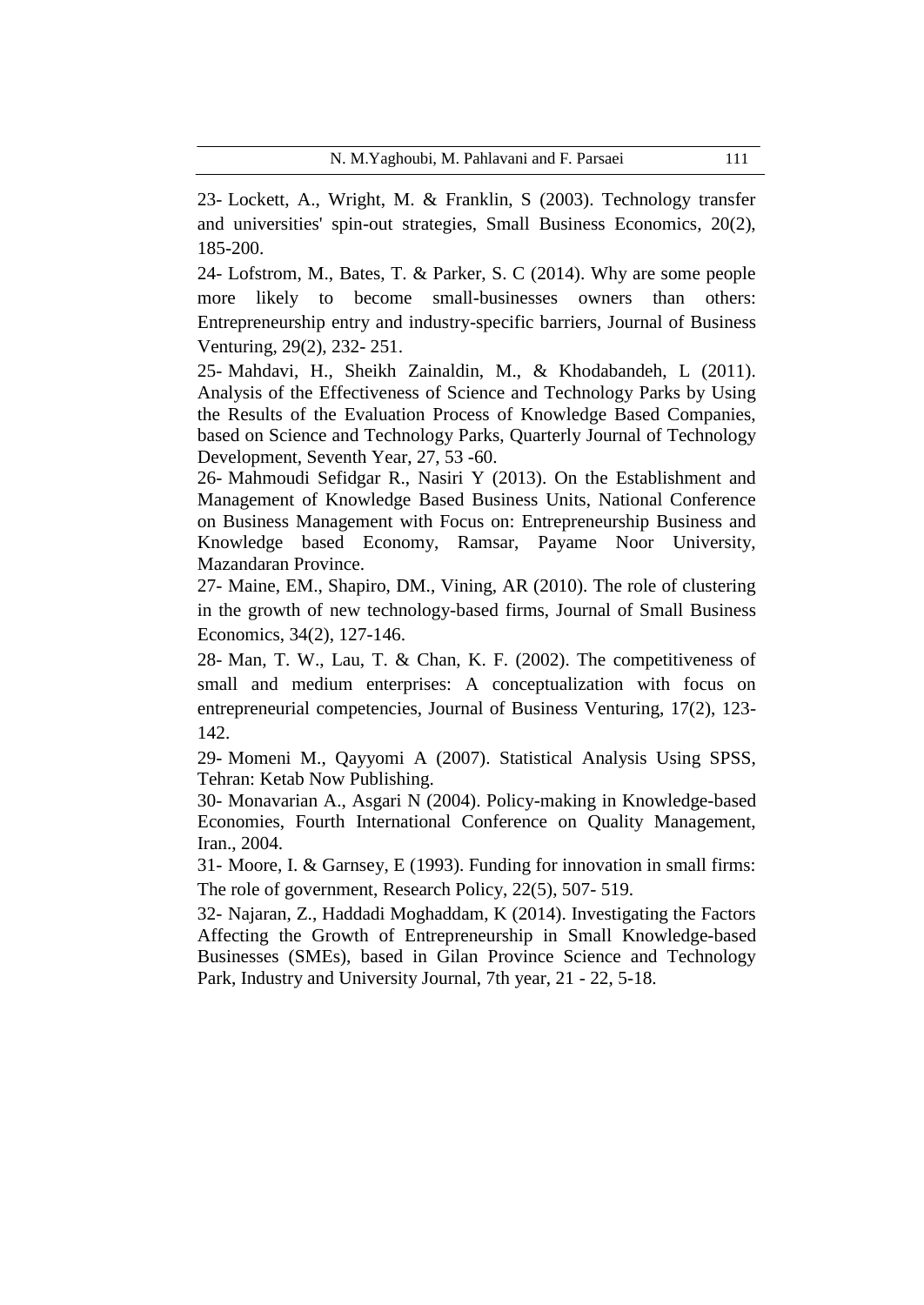33- O'Shea, R. P., Chugh, H. & Allen, T. J (2008). Determinants and consequences of university spinoff activity: A conceptual framework", The Journal of Technology Transfer, 33(6), 653- 666.

34- Rahman-Seresht H., Simar Asl (2009). Approaches to Knowledge Management and Patterns of Knowledge Splits in the Age of Technology, Technology Development Quarterly, 5(20), 41-48.

35- Rao R. V (1979). Small industries and the developing economy in India. Concept Pub. Co.

36- Rashidi-Nejad, M., & Sharifizadeh Kermani, Z (2006). Evaluation of the ability of science and technology parks using hybrid innovational algorithm, technology development, 9 (41), 3-34.

37- Rickne, A., Jacobsson, S (1999). New technology-based firms in Sweden - A study of their impact on industrial renewal, Economic Innovation New Technology, 8, 197-223.

38- Safayi Qadikolai, A., Aghajani, H. A., Kochkabaghi, M (2013). Knowledge Based Business and Sustainable Production, National Conference on Entrepreneurial University (Knowledge-based industry), Babolsar, Mazandaran University.

39- Salajegheh S., & Kazemi S (2014). Solutions for Improving the Knowledge-based Business in the Country, Summit of Excellence Companies, Mother Companies and Brandists (Locomotives of Knowledge based Economy), Tehran, Khajeh Naseeriddin Toosi Advanced Technology Development Research Center.

40- Samadi, S., Kolahdozan, A, & Esfandiari, M (2008). Technology clusters and their functions in creating the flow of technology trade in the country, Quarterly Journal of Technology Development, 4 (14), 27-33.

41- Shearman, C., & Burrell, G (1988). New technology-based firms and the emergence of new industries: Some employment implications, New Technology Work Employment, 3(2), 87–99.

42- Siegel, D. S., Wright, M., & Lockett, A (2007). The rise of entrepreneurial activity at universities: organizational and societal implications, Industrial and Corporate Change, 16 (4), 489– 504.

43- Storey, D. J (2003). Entrepreneurship, small and medium sized enterprises and public policies, In Handbook of Entrepreneurship Research: 473- 511. Springer US.